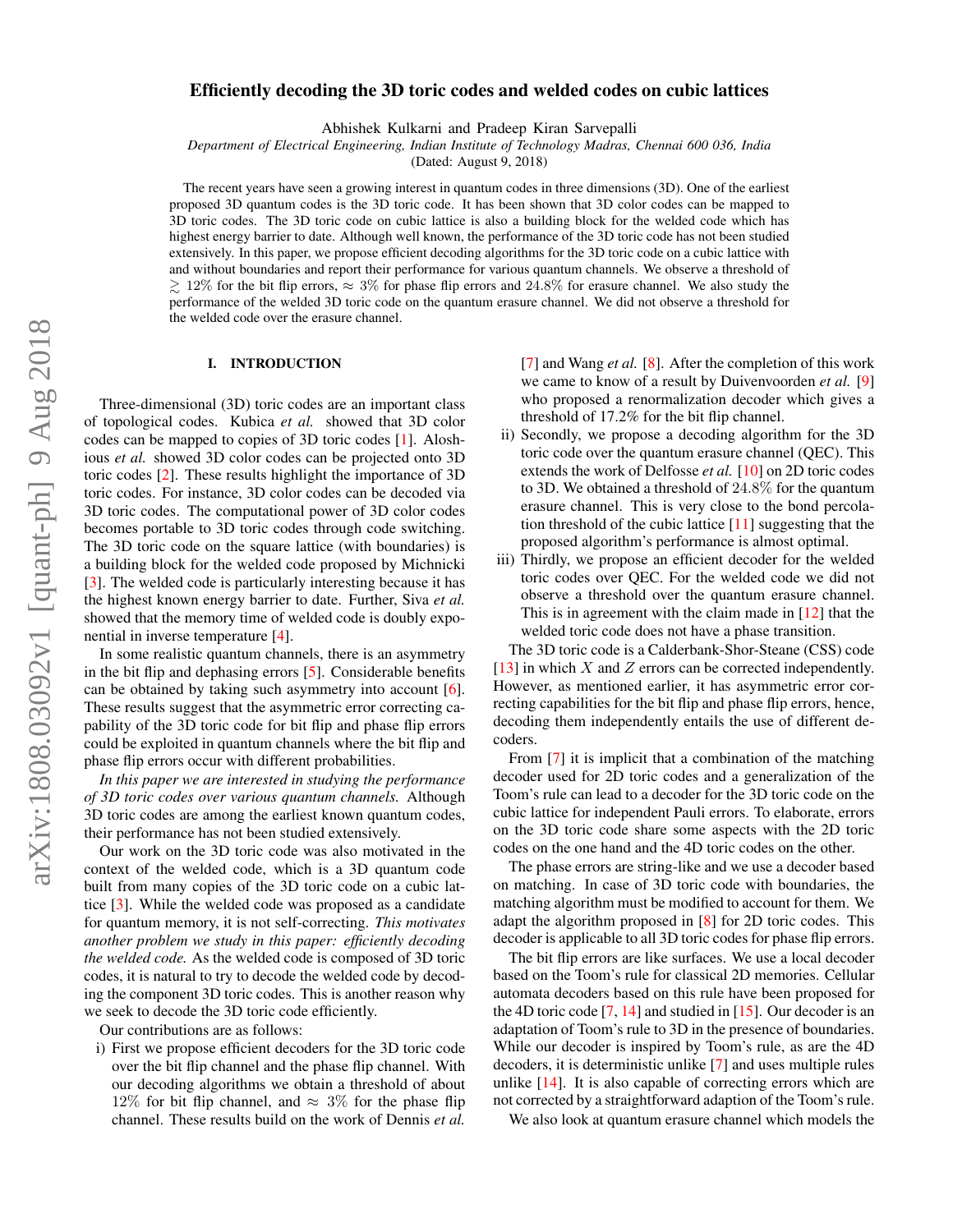situation where qubits are lost or leaked. There are also multiple other physical scenarios where errors can be modeled by an erasure channel  $[16]$ . Classically, the erasure channel is studied extensively, not only because it is analytically more tractable, but, also because of the insights it provides.

In the recent years, many researchers have turned their attention to the quantum erasure channel [\[17](#page-16-16)[–20\]](#page-16-17). Delfosse *et al.* proposed a maximum likelihood decoder for surface codes over the erasure channel  $[10]$ . We provide a linear algebraic perspective on this decoder which could be of independent interest. We build upon this decoder and propose a decoding algorithm for 3D toric codes over the QEC. The erasure decoding problem can also be reduced to decoding the bit flip and phase flip errors separately. For the correction of phase flip errors we use the approach proposed in  $[10]$ . However, our implementation of the decoder takes a slightly different perspective. In case of bit flip errors occurring under QEC, we propose a different algorithm.

We propose a decoding algorithm for the welded code using the 3D toric code decoder as a component. The 3D toric code decoder cannot be used as it is because the 3D toric codes constituting the welded code are not independent but share some qubits. Our algorithm appropriately decouples them and decodes the welded code. We did not observe a threshold for the welded codes.

The rest of the paper is organized as follows. We review the necessary background in Section [II.](#page-1-0) In Section [III,](#page-4-0) we present the decoders for the 3D toric code for the bit flip and phase flip errors. In Section [IV](#page-8-0) we propose a decoder for the 3D toric code over the quantum erasure channel. In Section [V](#page-14-0) we study the performance of the welded codes over QEC. Finally, we conclude in Section [VI](#page-16-18) with a brief discussion on scope for future work.

### <span id="page-1-0"></span>II. BACKGROUND

In this section we give a self contained review of 3D toric codes [\[22\]](#page-16-19) and welded codes [\[3\]](#page-16-2). We assume the readers are familiar with stabilizer codes [\[13,](#page-16-12) [21\]](#page-16-20).

#### A. 3D toric codes

Consider a (cubic) lattice  $\Lambda$  in 3D. Qubits are placed on edges of  $\Lambda$  and for each vertex v we define an X type operator called the vertex operator

$$
S_v^X = \prod_{e \in \delta v} X_e,\tag{1}
$$

where  $\delta v$  is collection of edges incident on v. For each face f we define a Z type operator called the plaquette operator

$$
S_f^Z = \prod_{e \in \partial f} Z_e,\tag{2}
$$

where  $\partial f$  is collection of edges in the boundary of f. The 3D toric code defined on  $\Lambda$  is the stabilizer code whose stabilizer

<span id="page-1-1"></span>

Figure 1: (a) 3D toric code with periodic boundary. (b) Solid code i.e., 3D toric code with boundaries; also shown is  $\overline{X}$ , the logical  $X$  operator. (c) A dependent horizontal face operator; also shown is  $\overline{Z}$ , the logical Z operator. (d) Dependency among vertical face operators in a stack of cubes. (e) Solid code in the dual lattice. Encoded operators  $\overline{X}$  (in red) and  $\overline{Z}$  (in blue).

is generated by  $S_v^X$  and  $B_f^Z$  where v and f run over all vertices and faces of  $\Lambda$  respectively.

Consider a cubic lattice in 3D, as in Fig. [1a.](#page-1-1) Under periodic boundary conditions all the vertex operators are of weight six and all face operators are of weight four. The 3D toric code with periodic boundary conditions encodes three logical qubits [\[22\]](#page-16-19).

We can introduce boundaries by allowing for half edges as shown in Fig. [1b.](#page-1-1) Unlike the 3D toric code on cubic lattice with periodic boundary conditions, here all the vertex operators are not of the same weight. Some vertex operators are of either weight four or five instead of six, as can be seen in Fig. [1c.](#page-1-1) Again in contrast to the periodic cubic lattice, all face operators are of not same weight. Some face operators are of weight 3 instead of 4, as can be seen in Fig. [1c.](#page-1-1) The collection of half edges on the top form a rough boundary. Similarly, the half edges on the bottom form another rough boundary. This code has been termed solid code in [\[3\]](#page-16-2) and encodes one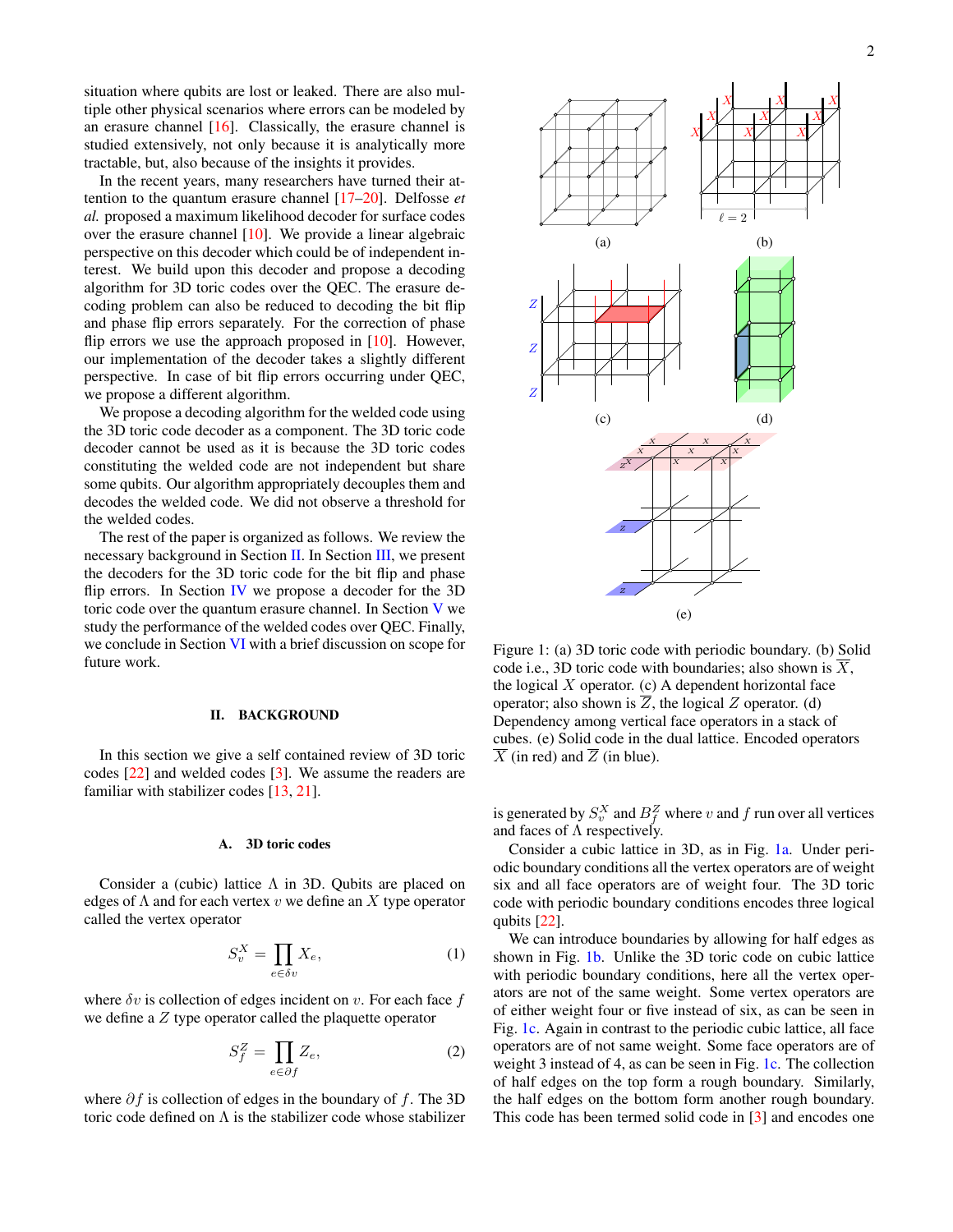logical qubit. For completeness we include this computation.

The total number of qubits,  $n(\ell)$  in a solid code on a cubic lattice of side  $\ell$  as shown in Fig. [1a,](#page-1-1) is

<span id="page-2-0"></span>
$$
n(\ell) = 3\ell^3 + 5\ell^2 + 3\ell + 1\tag{3}
$$

All the vertex operators are independent. They are  $\ell(\ell+1)^2$ in number. On the other hand, there are many dependencies among the face operators. All the operators on faces with half edges are independent. They are  $4\ell(\ell + 1)$  in number. Next observe that the operator associated to a horizontal face is dependent, see Fig. [1c](#page-1-1) for an illustration. This leaves only the vertical face operators. There are  $2\ell(\ell + 1)^2$  such operators.

Consider all the vertical faces in one stack of cubes as shown in Fig. [1d.](#page-1-1) The product of all the respective face operators is identity which gives us one more dependency.

There are  $\ell^2$  number of stack of cubes in solid hence  $\ell^2$ number of such dependencies. Thus there are  $2\ell(\ell+1)^2-\ell^2 =$  $2\ell^3 + 3\ell^2 + 2\ell$  independent face operators. Totally, there are  $s(\ell) = 3\ell^3 + 5\ell^2 + 3\ell$  independent stabilizer generators, thus the solid code encodes  $n(\ell) - s(\ell)$  logical qubits.

As mentioned earlier, the solid code is asymmetric in its error correcting capabilities. The Z distance of the code is  $\ell+1$ , see Fig. [1b](#page-1-1) while the X distance is  $(\ell + 1)^2$ , see Fig. [1c.](#page-1-1) Thus the solid code on a cubic lattice of size  $\ell$  is and  $[[n(\ell), 1, \ell+1]]$ quantum code.

In correction of  $X$  errors we use the dual lattice of solid code. The dual lattice is obtained by one to one mapping of vertices to lattice cubes, edges to faces, faces to edges and lattice cubes to vertices. Two vertices are adjacent in the dual lattice, denoted  $\Lambda^*$ , if their preimages share a face in the original lattice. In the dual lattice qubits are associated to faces,  $X$ stabilizers to cubes and Z stabilizers to edges. Dual lattice of the 3D toric code in Fig. [1c](#page-1-1) is shown in Fig. [1e.](#page-1-1) The logical X operator can be visualized as a surface in the dual lattice.

#### B. Welded codes

Motivated by the problem of quantum memory, Michnicki proposed a new type of code construction for CSS codes called welding. Using this method he welded 3D toric codes to obtain the welded 3D toric code which has the largest known energy barrier. (This code was termed welded solid code in [\[3\]](#page-16-2). Throughout this paper we shall refer to this code as the welded toric code or simply the welded code.)

We briefly review this construction and the 3D welded toric codes. We explain welding through a simple example. Let  $S_1$  and  $S_2$  stabilizers of two codes. (These are 2D toric codes with boundaries.) Let  $\overline{X}_i$  and  $\overline{Z}_i$  be the associated encoded operators for the ith code.

$$
S_1 = \begin{bmatrix} X & I & X & X & I \\ I & X & X & I & X \\ Z & Z & Z & I & I \\ I & I & Z & Z & Z \end{bmatrix}; S_2 = \begin{bmatrix} X & I & X & X & I \\ I & X & X & I & X \\ Z & Z & Z & I & I \\ I & I & Z & Z & Z \end{bmatrix}
$$

$$
\begin{bmatrix} \overline{X}_1 \\ \overline{Z}_1 \end{bmatrix} = \begin{bmatrix} I & I & I & X & X \\ Z & I & I & Z & I \\ Z & I & I & Z & I \end{bmatrix}; \begin{bmatrix} \overline{X}_2 \\ \overline{Z}_2 \end{bmatrix} = \begin{bmatrix} I & I & I & X & X \\ Z & I & I & Z & I \\ Z & I & I & Z & I \end{bmatrix}
$$

The first step of welding is to identify  $w$  qubits from each code and consider them to be the same. Suppose that the fourth and fifth qubit of  $S_1$  is identified as the first and second qubit of  $S_2$  respectively. After identification combine  $S_1$ and  $S_2$  as shown below.

> $\lceil$  $\overline{1}$  $\overline{1}$  $\overline{1}$  $\overline{1}$  $\overline{1}$  $\overline{1}$  $\overline{1}$  $\overline{1}$  $\overline{1}$  $\overline{\phantom{a}}$

$$
\begin{array}{c|ccccc} X & I & X & X & I & & & \\ I & X & X & I & X & & & \\ Z & Z & Z & I & I & & & \\ & I & I & Z & Z & Z & & \\ & & & X & I & X & X & I & \\ & & & & I & X & X & I & X \\ & & & & & Z & Z & Z & I & I \\ & & & & & I & I & Z & Z & Z \\ \end{array}
$$

Now we can see that all generators of  $S_1$  and  $S_2$  do not form a commutative set and all of them cannot be included to form another stabilizer.

Welding is a method to combine the generators so that we obtain a commutative group. Two types of welding are possible.

- i) Z-weld: Extend the stabilizer groups  $S_i$  by including  $Z_i$ . This leads to new stabilizer codes with zero encoded qubits. Then retain all the  $X$  type stabilizer generators after extending them to act on all the qubits. Denote this set by  $S_w^X$ . Add all the Z type generators which commute with the  $X$  type generators. Then we include all the  $Z$ type stabilizers of  $S_i$  which commute with  $S_w^X$ , after suitably extending them. Noncommuting  $Z$  type operators are modified to obtain a generator which commutes with the all of  $S_w^X$ . Finally the operator obtained by modifying the logical Z operators is promoted to a logical operator.
- ii) X-weld: The converse of Z-weld, where Z type generators are retained and X type generators merged.

In the context of toric codes,  $X$ -weld and  $Z$ -weld are also referred to as smooth and rough welds, respectively.

We illustrate the  $Z$  weld with our running example. Adding the logical operators to  $S_i$  and identifying the qubits gives the following set of operators.

S <sup>0</sup> = X I X X I I X X I X Z Z Z I I I I Z Z Z X I X X I I X X I X Z Z Z I I I I Z Z Z Z I I Z I Z I I Z I (4)

Then keep all the  $X$  type stabilizers and the  $Z$  type stabilizers which commute with the X type stabilizers of  $S_1$ and  $S_2$ . The (extended) Z type generators of  $S_1$  and  $S_2$  which commute with the X type generators in S' are  $ZZZIIIII$ ,  $IIIIZZZ$ ,  $IIZZZZII$ . The noncommuting stabilizer operators  $IIZZZIII$  and  $IIIZZZII$  get welded to form  $IIZZZZII$ .

The logical Z operators of the welded code are obtained by modifying the component logical Z operators.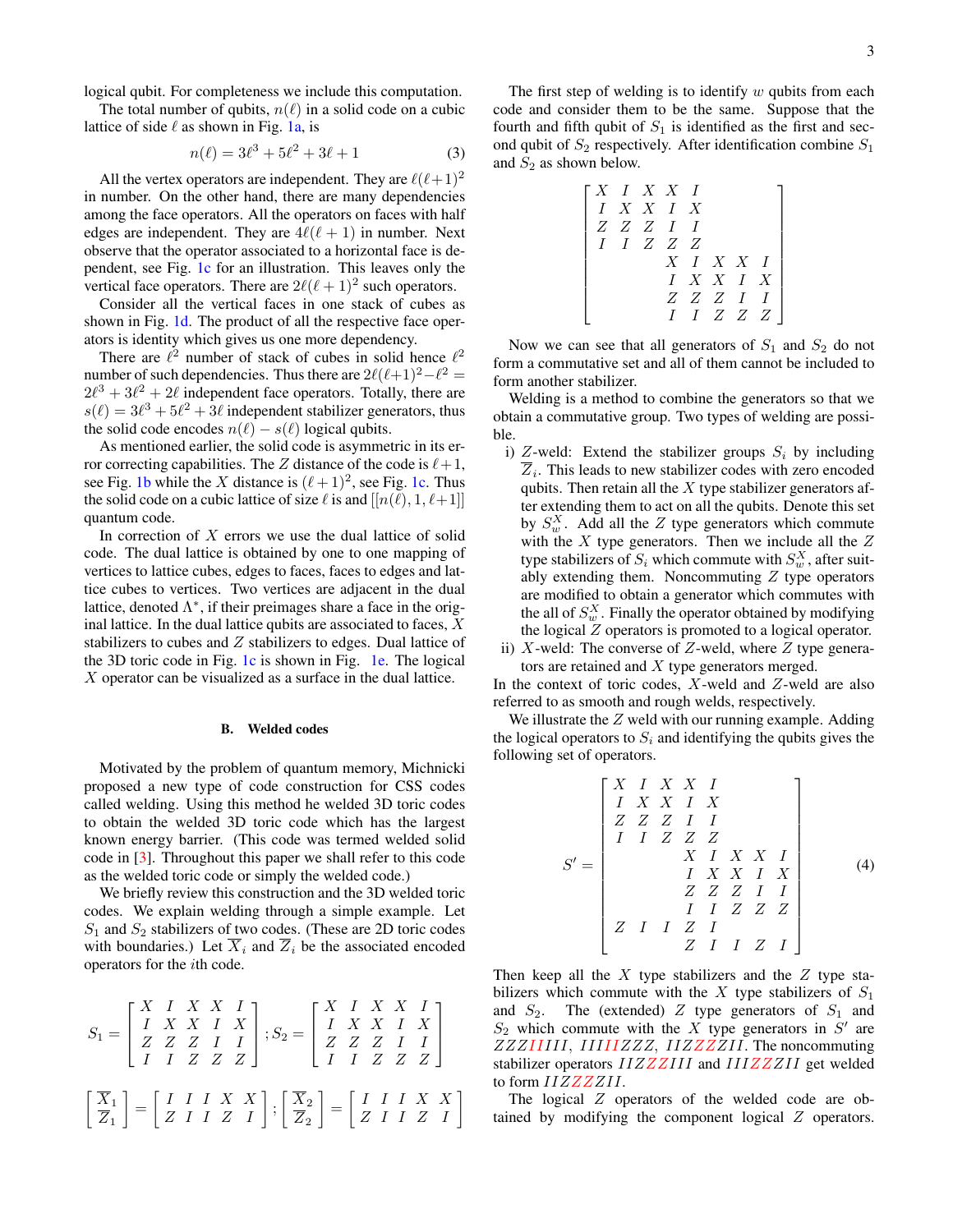More precisely, the  $Z$  logical operators of the component codes, ZIIZIIII and IIIZIIZI are combined to form,  $ZIIZIIZI$ , the  $Z$  logical operator of the welded code. Hence, the new code has the stabilizer  $S_w$  given as

S<sup>w</sup> = X I X X I I I I I X X I X I I I I I I X I X X I I I I I X X I X I I Z Z Z I I I I I I Z Z Z I I I I Z Z Z Z I I (5)

Either  $\overline{X}_1$  or  $\overline{X}_2$  (appropriately extended) can be viewed as the logical  $X$  operator of the welded code.

$$
L_w = \left[ \begin{array}{cccccc} I & I & I & X & X & I & I & I \\ Z & I & I & Z & I & I & Z & I \\ \end{array} \right] \tag{6}
$$

As mentioned earlier, in  $Z$ -weld,  $X$  type stabilizers do not change in weight. The  $Z$  type stabilizer generators which anticommute with the  $X$  type generators get welded and their weight increases, as does the weight of the logical Z operators.

Welding as we described is mostly specific to toric codes, details about welding in general and additional technical conditions can be found in [\[3,](#page-16-2) [12\]](#page-16-11).

Welding can be performed with multiple stabilizer codes. By repeatedly performing welding, the weight of the logical operators is increased for the welded code. By properly choosing the number of times to weld the 3D toric codes, [\[3\]](#page-16-2) obtained codes with higher energy barrier. Higher energy barrier ensures increase in memory time.

We show two examples of welding of 3D solid code. In first example shown in Fig. [2](#page-3-0) red lines represent welded qubits and curved line connecting them represent the weld, which means connected red qubits collectively represent the same qubit. One welded qubit is shown in red color for illustration. Rough weld is done here, which means Z-stabilizers at rough boundary get welded. It is also shown in Fig. [2](#page-3-0) that the logical Z operators (shown in blue color) of the component 3D toric code get welded whereas  $X$  remains the unchanged (shown in green color) up to the stabilizer of the welded code.

<span id="page-3-0"></span>

Figure 2: Welding of three solid codes. Welded qubits are shown in red. Also shown are the logical operators:  $\overline{Z}$  (in blue) and  $\overline{X}$  (in green). Welded code parameters are, [[3 $n(\ell)$ −  $4(\ell + 1)^2, 1, O(3\ell)$ ], where  $n(\ell)$  is given in Eq. [\(3\)](#page-2-0).

In Fig. [2](#page-3-0) three solid codes are welded together. Welding is done in two places, top and bottom rough boundary. The number of boundary qubits in bottom and top rough boundary each is  $(\ell + 1)^2$ . In bottom rough boundary we have  $3(\ell + 1)^2$ qubits before welding. After welding we have only  $(\ell + 1)^2$ . Similarly for top rough boundary. Therefore, total number of qubits after welding is  $3n(\ell) - 4(\ell + 1)^2$ .

In the next example we show how solid codes stacked are above each other and welded. In Fig. [3](#page-3-1) all the dotted and curved lines represent the weld. Also, bottom and top rough boundary are welded together.

<span id="page-3-1"></span>Fig. [3](#page-3-1) shows solid codes welded along two directions. To get higher energy barrier welding solid codes stacked along two directions as in Fig. [3](#page-3-1) is not enough. We need to weld solid codes along all three directions,  $x$ ,  $y$  and  $z$ .



Figure 3: Welded code showing welding of four solid codes. Welded code parameters are,  $[[4n(\ell) - 5(\ell + 1)^2, 1, O(4\ell)]]$ , and  $n(\ell)$  is given in Eq. [\(3\)](#page-2-0).

Let  $R$  be the number of solid codes stacked in each direction and then welded together by Z-weld. And if each solid code is  $\ell$  qubits wide and  $\ell = O(R^2)$ . Total number of solid codes welded are  $R<sup>3</sup>$  and number of qubits in each solid code is  $n(\ell)$ . Next we will calculate number of qubits in welded code as done in example, Fig. [2.](#page-3-0) Welded code with  $R$  solid codes in each direction and will have  $R + 1$  number of places of weld. In bottom-most and top-most welds,  $R^2$  solid codes are welded together and remaing  $R-1$  welds,  $2R^2$  solid codes are welded together. Total number of qubits in welded code is,

$$
n_w(\ell) = R^3 n(\ell) - (\ell + 1)^2 (2R^2 - 2)
$$
  
-(R - 1)(2R<sup>2</sup> - 1)(\ell + 1)<sup>2</sup>  
= R<sup>3</sup>n(\ell) - (\ell + 1)^2 (2R<sup>3</sup> - R - 1) (7)

In solid code the weight of  $X$  and  $Z$  stabilizers do not change with code length. In case of welded code, weight of welded Z stabilizers changes; compared to solid code it increases by  $R^2$ . This means the weight of welded Z stabilizers increases with length. But weight of un-welded  $Z$  and all  $X$ stabilizer does not change with length.

In solid code (minimum) weights of  $X$  and  $Z$  logical operators are  $\ell^2$  and  $\ell$  respectively. As rough weld does not change the  $X$  logical operator it's weight remains same in welded code. The weight of  $Z$  logical operator changes to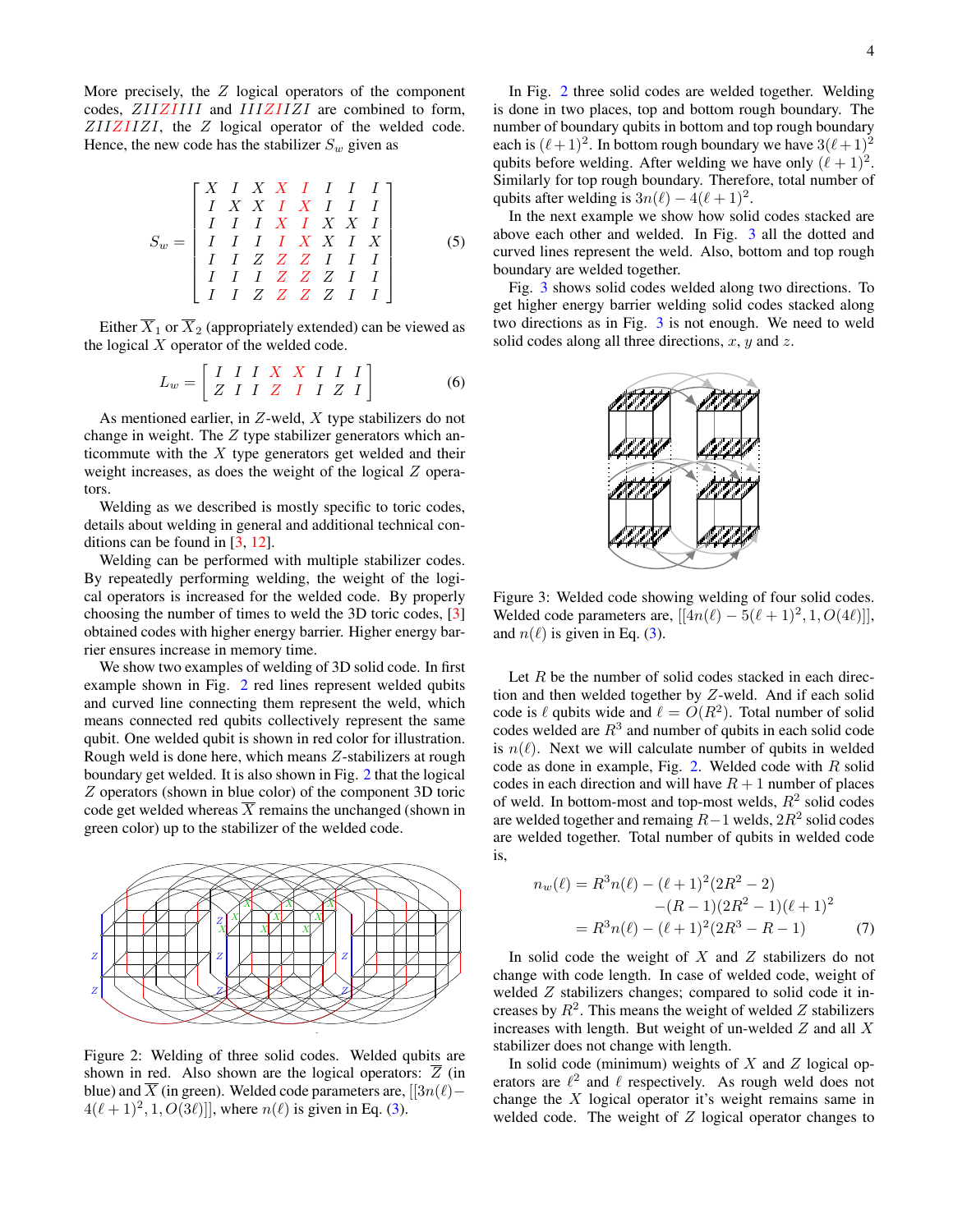$O(R^{3}\ell) = O(\ell^{5/2})$ . The distance of the welded code is  $\min\{\ell^2,\ell^{5/2}\} = \ell^2$ . In [\[12\]](#page-16-11) it was shown that welding of stabilizer codes with zero encoded qubits will lead to welded code with zero encoded qubits. Before welding we converted stabilizer codes to code with zero encoded qubits by including  $\overline{Z}$  in stabilizer set. This leads to a welded code with zero encoded qubits. Lastly, the welded  $\overline{Z}$  operator is promoted back to logical operator, giving one encoded qubit. Hence welded code parameters will be,  $[[R^3\ell^3, 1, \ell^2]]$  where  $R = O(\sqrt{\ell})$ ). In passing we note that it was shown in  $[3]$  that the 3D welded code has an energy barrier  $O(\ell)$ . If n is the length of the code, then the welded code has parameters  $[[n, 1, O(n^{4/9})]]$  and its energy barrier is  $O(n^{2/9})$ .

# <span id="page-4-0"></span>III. DECODING 3D TORIC CODE FOR PHASE AND BIT FLIP ERRORS

As the 3D toric code is a CSS code, we can decode the bit flip and phase flip errors separately. We focus on the 3D toric code with boundaries. Towards the end of the section we discuss how the decoder needs to be modified for the toric code with periodic boundary conditions. We end this section with simulation results of the toric code with boundaries.

## **Correction of Phase errors**

In this section, we show how to correct the phase errors. The structure of phase errors in the 3D toric codes is similar to that of  $Z$  or  $X$  errors on the 2D toric codes. So decoding schemes used for 2D toric codes can be adapted for the 3D toric codes. The easier case is when the toric code has periodic boundary conditions. In this case every phase error violates an even number of vertex type checks and the errors can be identified with a collection of paths that terminate on these vertices whose checks are violated. We can then use the minimum weight perfect matching algorithm to find the most likely error as in case of the 2D toric codes.

With the introduction of boundaries as in the present case, we have an additional challenge. When there is a single phase error on any qubit other than the qubits on rough boundaries, exactly two checks are violated and two nonzero syndromes created. When there is an error on a rough boundary qubit, then only one nonzero syndrome is formed, see Fig. [4a.](#page-4-1) An odd number of nonzero syndromes can be observed in the presence of boundaries.

Note that the perfect matching algorithm requires an even number of nonzero syndromes, so it cannot be used directly. Even if there are even number of syndromes if the perfect matching algorithm were used without any modifications, it cannot correct the errors on the boundary qubits. We adapt the algorithm proposed in [\[8\]](#page-16-7) for 2D codes. We discuss this algorithm next.

Errors on the 3D toric code can be identified with paths in the lattice. We allow the paths to contain half edges i.e. qubits on the boundary. Three cases arise. They are illustrated in Fig. [4a.](#page-4-1)

<span id="page-4-1"></span>

Figure 4: (a) Shows some phase error patterns. Errors are shown in color and corresponding nonzero syndromes by filled circles. (b) Creating an auxiliary graph  $\hat{\mathcal{R}}$  (in bold) for the error pattern in Fig.  $4a$ . Vertices of  $\hat{\mathcal{R}}$  are the nonzero syndrome nodes of (a) and boundary nodes for each nonzero syndrome. Minimum weight perfect matching algorithm is run on this graph.

- i) A path that terminates on two non-boundary qubits. Such a path flips exactly two checks. These checks are also the end points of the path.
- ii) A path that terminates on one boundary qubit and a nonboundary qubit. Such a path flips exactly one check. The violated check is an end point of the path.
- iii) A path the terminates in two boundary qubits. In this case the path does not flip any check. This corresponds to an error with zero syndrome.

To apply the matching algorithm we construct an auxiliary graph K whose vertex set is the set of vertices with nonzero syndrome. Between any pair of nonzero syndrome nodes we add an edge whose weight is the shortest distance between the two nodes i.e. the number of edges in the shortest path between the nodes. We add a boundary node for every vertex in  $\mathfrak K$  with nonzero syndrome. The edge connecting the vertex to the corresponding boundary node has the weight of the shortest path connecting the node to the boundary. See Fig. [4b](#page-4-1) for illustration. This allows the minimum weight perfect matching algorithm to find a path that involves the boundary qubits. We also add edges of zero weight between the boundary qubits. This will account for the case when the error does not involve the boundary qubits. The perfect matching algorithm will find a matching among the boundary nodes. These edges can be ignored when forming the associated error estimate. The graph  $\mathfrak K$  will always contain a minimum weight perfect matching. The complete procedure is given in Algorithm [1.](#page-5-0) Note that the matching algorithm is a polynomial time algorithm.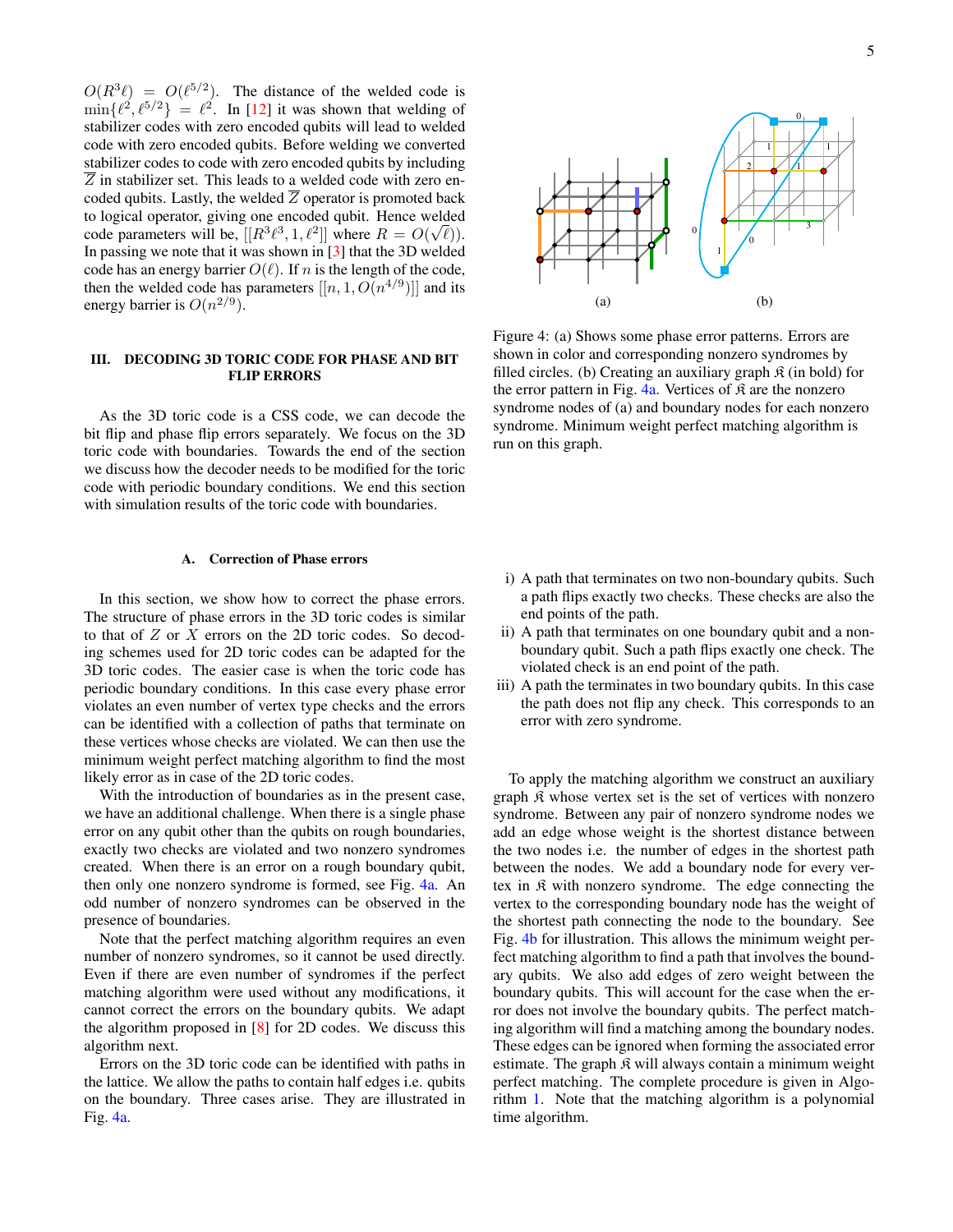## <span id="page-5-0"></span>Algorithm 1 Decoding phase errors on solid code. [\[8\]](#page-16-7)

Input: Syndrome for a phase error on the solid code.

- Output: Error estimate.
- 1: Let  $s_v$  be the syndrome on vertex  $v$
- 2: Construct a graph  $\mathfrak K$  whose vertex set is the set of vertices with  $s_v \neq 0.$
- 3: for v with  $s_v \neq 0$  do
- 4: **for**  $u \neq v$  and  $s_u \neq 0$  **do**
- 5: Find  $P_{uv}$  the shortest path from u to v.
- 6: Let  $d_{uv}$  be the number of edges in  $P_{uv}$
- 7: Add an edge  $(u, v)$  in  $\Re$  with weight  $d_{uv}$
- 8: end for
- 9: Add a new vertex  $v'$  to  $\mathfrak{K}$ .
- 10: Find the shortest path to the boundary from  $v$ .
- 11: Let  $d_{vv'}$  be the number of edges in the shortest path.
- 12: Add an edge connecting v and v' in  $\mathfrak{K}$  with weight  $d_{vv'}$
- 13: end for
- 14: Form a complete graph on all the boundary nodes with each edge weight zero.
- 15: Find the minimum weight perfect matching on K.
- 16: Return the error corresponding to the matching as the error estimate. Ignore edges among boundary nodes.

### B. Correction of bit flip errors

In this section we propose a local decoder for the bit flip errors. It is helpful to view the 3D toric code in dual lattice, see Fig. [1e.](#page-1-1) Now the qubits are on faces and the  $Z$  type checks are on the edges. Errors correspond to faces and the syndrome is nonzero on the edges which form the boundary of the error. In standard 3D toric code with periodic boundary conditions, nonzero syndromes will show up as cycles only. However, in the presence of boundaries the nonzero syndromes can show up as collection of cycles and paths. This is illustrated in Fig. [5.](#page-5-1)

- i) Errors only on the interior qubits i.e. those not on rough boundary. In this case non-zero syndromes form a closed boundary.
- <span id="page-5-1"></span>ii) If there is an error on the boundary qubits, then the syndrome is nonzero on an open string. Two such strings are shown in Fig. [5.](#page-5-1)



Figure 5: Bit flip errors (in the dual lattice). Qubits in error are shown shaded. Nonzero syndromes are shown in solid color lines.

The decoder for 3D code is motivated by the Toom's rule for classical 2D memories. The classical memory consists of a (periodic) square lattice with bits on every face. As per

Toom's rule, a cell is flipped if the neighboring cells on the north and east have a different value. Thus, the decoder takes the majority value of the bits in these three cells. We show application of Toom's rule by an example in Fig. [6.](#page-5-2) The rule is applied to each cell from right to left and top to bottom. Fig. [6](#page-5-2) shows the configuration after the application of the rule on the marked cell.

<span id="page-5-2"></span>





Figure 6: Illustration of Toom's rule

This rule has been adapted for qubits in the context of the 4D toric code in [\[7,](#page-16-6) [14\]](#page-16-13). In the quantum version we look at the syndrome on the north and east boundaries and flip the qubit if they are both nonzero. Ref. [\[7\]](#page-16-6) also made the rule probabilistic.

We illustrate the quantum version of Toom's rule to an error pattern on xz plane in solid code by an example in Fig. [7.](#page-6-0) For this error pattern we get non-zero syndromes on the boundary of the error as shown in Fig. [7b.](#page-6-0) We apply the rule sequentially to all the cells in the lattice. At each cell we apply the the north-east rule. In Fig. [7c,](#page-6-0) we show change in non-zero syndrome pattern after application of rule on one cell.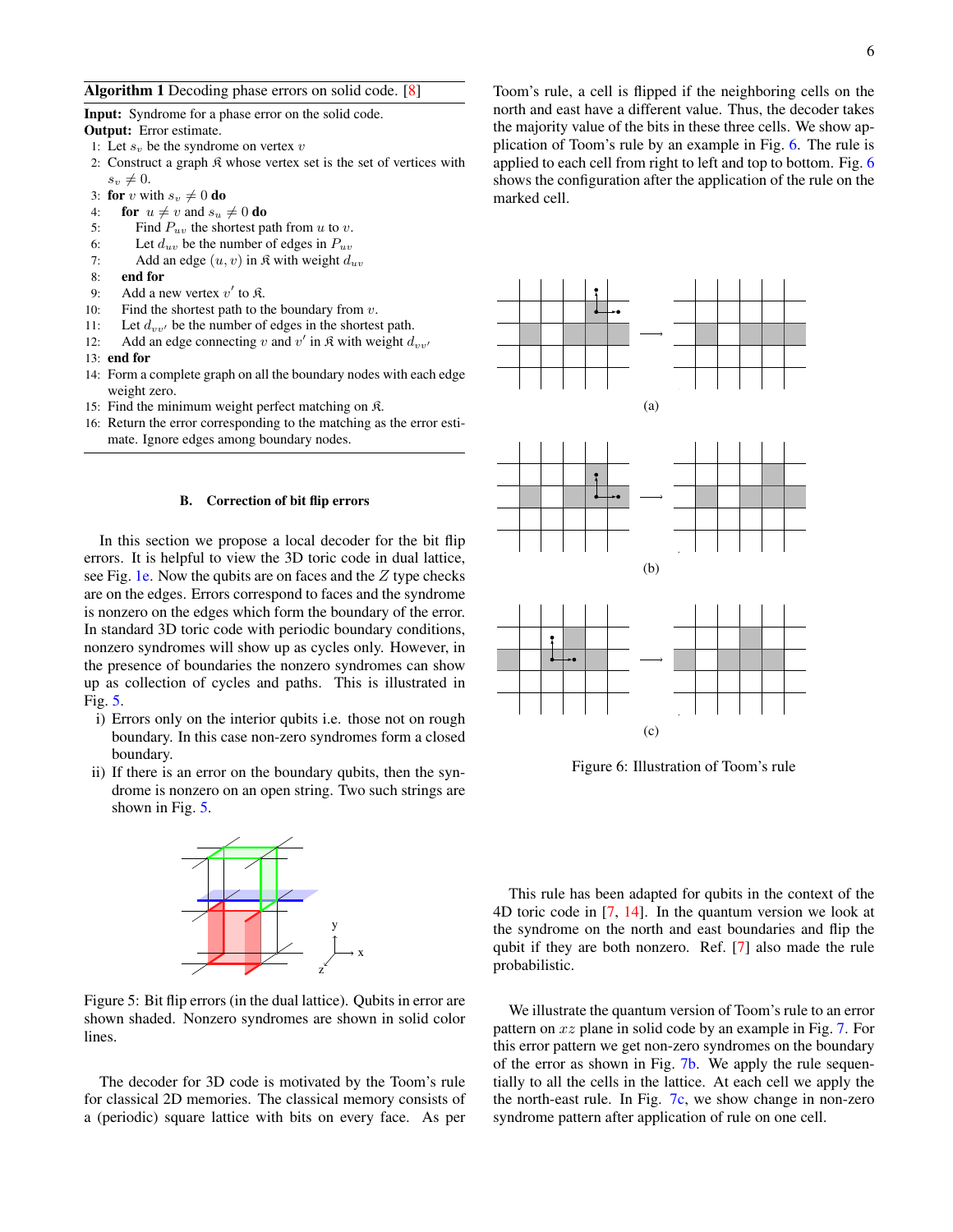<span id="page-6-0"></span>

Figure 7: Illustration of quantum version of Toom's rule. (a) Initial error pattern (b) Non-zero syndromes (in bold) (c) Nonzero syndromes pattern after applying rule to one cell.

Ref. [\[15\]](#page-16-14) showed that there are certain error patterns in 4D toric code which cannot be corrected using the algorithm in [\[7\]](#page-16-6). These patterns are persistent inspite of repeated application of the Toom's rule. A few such patterns are illustrated in Fig. [8.](#page-6-1)

<span id="page-6-1"></span>

Figure 8: Some error patterns where the quantum version of Toom's rule fails. (The rule looks at the north and east boundaries.)

Error patterns shown in Fig. [8](#page-6-1) are invariant under Toom's rule. In order to correct these error patterns we introduce multiple rules instead of just one. If Toom's rule were modified to consider north and west boundaries, then we can see that error pattern in Fig. [8a](#page-6-1) can be corrected. However, the error pattern in Fig. [8b](#page-6-1) cannot be corrected by this modification. We need to consider yet another rule which looks at the south and east boundaries.

The failure of a single rule is overcome by considering alternate pair of boundaries of the cell. We are therefore naturally led to the idea of multiple local update rules. We propose to apply these rules sequentially. More precisely, this means we first iterate with a particular local rule and see if the error pattern is corrected. If it is corrected, then we stop the decoder, otherwise we change the rule and run the decoder again. We repeat this process until all the rules are exhausted. Since a face in the 3D toric code can have at most four edges in its boundary, we can choose six pairs of edges to base the Toom's rule.

Label the edges as  $n, e, s, w$  for the edges on the north, east, south and west. Then for a pair of edges  $\alpha\beta \in$ {ne, es, sw, wn, ns, ew}, we apply Z error to the qubit if  $\alpha$  and  $\beta$  edges have a nonzero syndrome. For the boundary qubits without four edges, we ignore the rules involving the missing edges. We repeat this process for a fixed rule (i.e. fixed  $\alpha\beta$ ) for all the qubits according to some fixed sequence  $\sigma$ . For instance, we can go over all the planes parallel to  $xy$ -plane followed by planes parallel to  $yz$  and  $zx$ -planes, and in each plane left to right and top to bottom. Fig. [9](#page-6-2) illustrates how multiple rules can be applied to correct an error.

<span id="page-6-2"></span>

Figure 9: Illustration of bit flip error decoder. Axes are oriented as in Fig. [5.](#page-5-1) (a) Initial error pattern with non-zero syndromes. (b) After updating qubits parallel to  $yz$  plane. (c) After updating qubits parallel to  $xy$  plane. (d) After updating qubits parallel to yz plane.

Unfortunately, there are error patterns which cannot be corrected even with multiple rules. One such error pattern is shown (in blue) in Fig. [5.](#page-5-1) Such errors need to be addressed separately. These errors are characterized by nonzero syndrome which is not updated with the application of the rules. This happens when of the two edges being considered by the rule at most one edge has a nonzero syndrome. If a qubit has just one nonzero syndrome in its boundary then Toom's rule does not update the error estimate. The nonzero syndrome in its boundary must be cleared by the application of Toom's rule on its neighboring qubits. We can see that the error pattern in Fig. [5](#page-5-1) will not be corrected for this reason.

An error that cannot be corrected by all these local rules has a nonzero syndrome that is collection of strings. Each of these strings is parallel to either  $x$  or  $z$  axes or topologically equivalent to them. Oner such error is shown in blue in Fig. [5.](#page-5-1)

Each such string partitions the  $xz$ -plane containing the string into two sets. Flip all the qubits in the smaller set. (This is not optimal, improvements are possible.) The complete listing is given in Algorithm [2.](#page-7-0)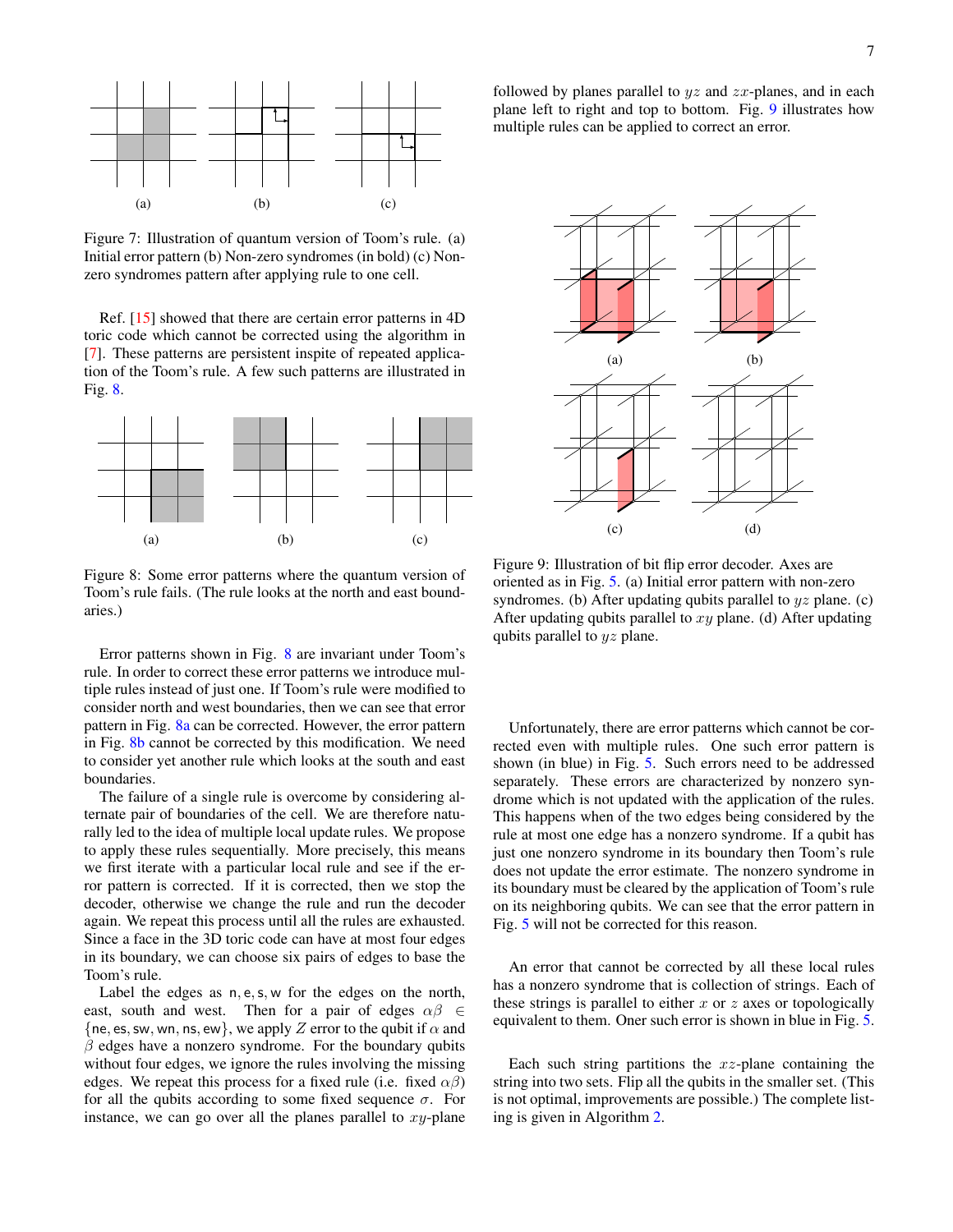## <span id="page-7-0"></span>Algorithm 2 Decoding  $X$  errors on solid code

naximum

| <b>Input:</b> Syndrome $s$ , for an $X$ error on the solid code, m                                                  |
|---------------------------------------------------------------------------------------------------------------------|
| number of iterations $I_{\text{max}}$ and $J_{\text{max}}$ .                                                        |
| <b>Output:</b> Error estimate, $E$ .                                                                                |
| 1: Let $E = I$                                                                                                      |
| 2: while $s \neq 0$ or $i < I_{\text{max}}$ do                                                                      |
| <b>for</b> $\alpha\beta \in \{\text{ne}, \text{es}, \text{sw}, \text{wn}, \text{ns}, \text{ew}\}\)$ <b>do</b><br>3: |
| while $s \neq 0$ or $s < J_{\text{max}}$ do<br>4:                                                                   |
| 5:<br><b>for</b> each qubit q in a fixed sequence $\sigma$ <b>do</b>                                                |
| 6:<br>Flip the qubit if there is nonzero syndrome                                                                   |
| on the edges specified by $\alpha\beta$ .<br>7:                                                                     |
| Update error estimate $E = EX_q$<br>8:                                                                              |
| Update syndrome on the edges of $q$ .<br>9:                                                                         |
| end for<br>10:                                                                                                      |
| end while<br>11:                                                                                                    |
| end for<br>12:                                                                                                      |
| 13: end while                                                                                                       |
| 14: if $s \neq 0$ then                                                                                              |
| for each string $\kappa$ parallel to x or z axis do<br>15:                                                          |
| $\Omega = \{$ qubits in the xz plane containing $\kappa\}$<br>16:                                                   |
| $\Omega_{\kappa} = \{\text{qubits in } \Omega \text{ to the left of } \kappa\}\$<br>17:                             |
| Flip the qubits in smaller of the sets $\Omega_{\kappa}, \Omega \setminus \Omega_{\kappa}$<br>18:                   |
| Update the error estimate and syndrome.<br>19:                                                                      |
| $20:$ end for                                                                                                       |
| $21:$ end if                                                                                                        |
|                                                                                                                     |

We empirically observed that for the decoder to clear all non-zero syndromes, value of  $I_{\text{max}} = \frac{\ell}{2}$  and that of  $J_{\text{max}} = \ell$ . Decoder for the suggested values of  $I_{max}$  and  $J_{max}$  we observed that decoder clears all the syndromes. And increasing the  $I_{max}$  and  $J_{max}$  will not further improve the performance. This is shown in Fig. [12](#page-7-1) for  $\ell = 16$  linear length solid code. Heuristically this argument leads to complexity of the decoder to be  $O(\ell^2 n(\ell))$  which is  $O(\ell^5)$ . Since  $n(\ell)$  is  $O(\ell^3)$ , the complexity of the decoding algorithm is  $O(n^{5/3})$ . The time complexity of the algorithm can be reduced by parallelizing in lines 5–10.

### C. Simulation results

In this section we report the performance of the decoders for 3D toric code with boundary. The matching decoder on the phase flip channel gives a threshold  $\geq 2.9\%$ , see Fig. [10.](#page-7-2) Algorithm [2](#page-7-0) gives a threshold  $\gtrsim 12\%$  on the bit flip channel, see Fig. [11.](#page-7-3) The effect of  $I_{\text{max}}$  and  $J_{\text{max}}$  are shown in Fig. [12.](#page-7-1) Recall from Algorithm [2](#page-7-0) that  $J_{\text{max}}$  is the number of times a given rule is applied while  $I_{\text{max}}$  is the number of times one round of application of all the rules each  $J_{\text{max}}$  times. After the completion of this work we came to know of the result by Duivenvoorden *et al.* [\[9\]](#page-16-8) who proposed a renormalization decoder which gives a threshold of 17.2% for the bit flip channel. Ohno *et al.* estimate the threshold for phase errors to be 3.3% [\[23\]](#page-17-0). Takeda *et al.* conjecture the thresholds of the 3D toric code for the phase and bit flip errors to be 3.46% and 23.27% respectively [\[24\]](#page-17-1).

As we increase the number of times we iterate the rules performance increases until  $J_{\text{max}} = \ell$ . It appears that the number of times we need to cycle through all the rules is  $\ell/2$ .

<span id="page-7-2"></span>

Figure 10: Performance of Algorithm [1](#page-5-0) for phase errors on the 3D toric code with boundaries.

<span id="page-7-3"></span>

Figure 11: Performance of Algorithm [2](#page-7-0) for bit flip errors on the 3D toric code with boundaries.

<span id="page-7-1"></span>

Figure 12: Effect of  $I_{\text{max}}$  and  $J_{\text{max}}$  for solid code of size  $\ell = 16$  for various values of  $I_{max}$  and  $J_{max}$ . We observed that decoder shows little or no improvement in performance beyond  $I_{max} = \ell/2$  and  $J_{max} = \ell$ .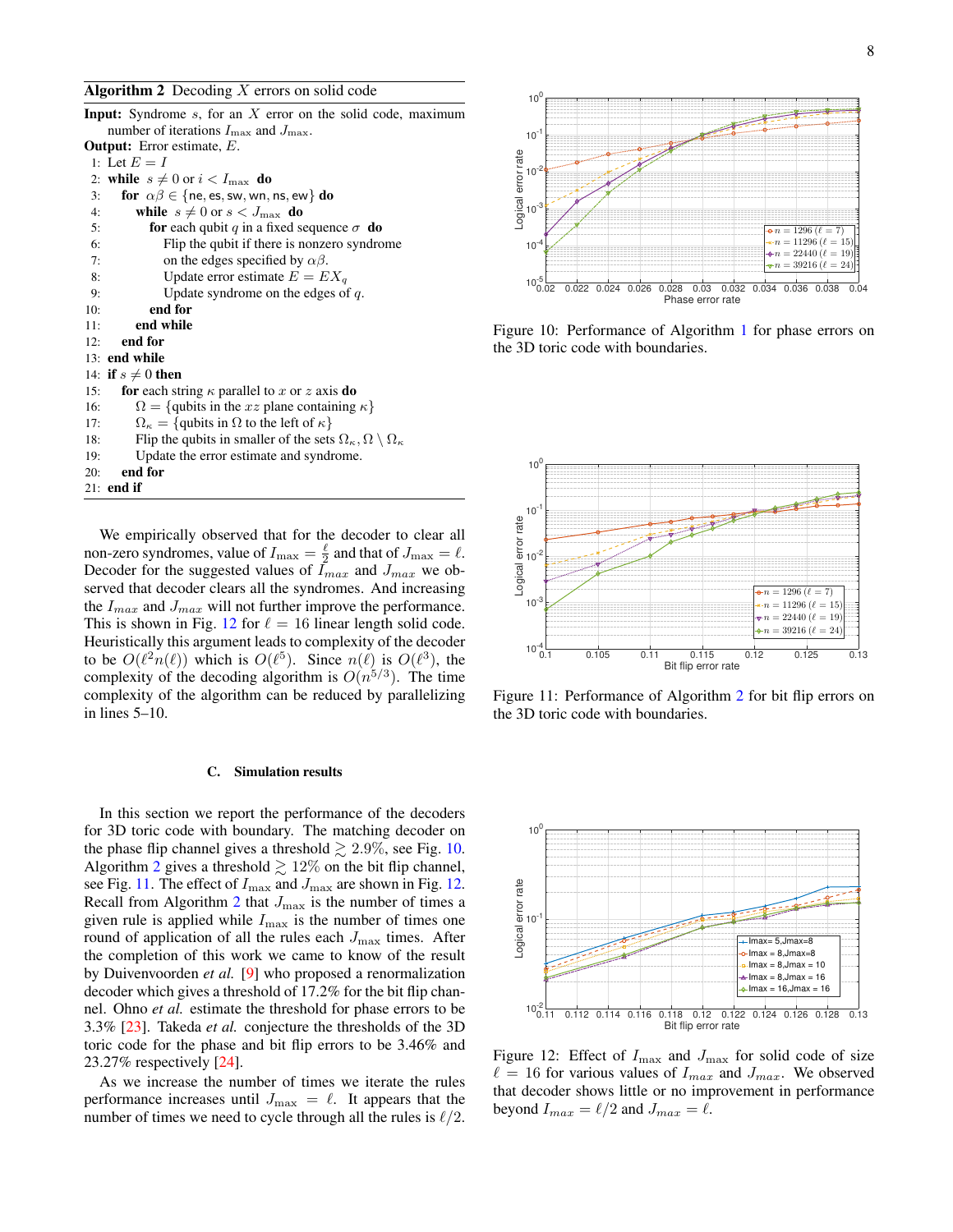## <span id="page-8-0"></span>IV. DECODING 3D TORIC CODE OVER THE QUANTUM ERASURE CHANNEL

In this section, we propose a decoder for the 3D toric code over the quantum erasure channel. First we reformulate the erasure decoding algorithm [\[10\]](#page-16-9) in linear algebraic terms and Tanner graphs. This will be useful for decoding erasures on other classes of quantum codes. We then consider the case the 3D toric code on the cubic lattice with periodic boundary conditions. Then we discuss the modifications when there are boundaries.

## A. An iterative decoding algorithm for erasures on CSS codes

Recall that in the erasure channel a qubit is erased with probability p and left as it is with probability  $1 - p$ . Letting  $\rho$ be the state of the qubit, this channel can be modeled as

$$
\mathcal{E}(\rho) = (1 - p)\rho + p|\kappa\rangle\langle\kappa|,\tag{8}
$$

where  $|\kappa\rangle$  is a state orthogonal to the computational state space.

We replace each erased qubit by a qubit in the state,  $I/2$ and measure the stabilizer generators. This has the effect of projecting a Pauli error on each erased qubit uniformly at random. We call these Pauli errors *erasure induced errors*.

Let  $\mathcal E$  be the set of erased qubits,  $E$  be the induced Pauli error on the erased qubits. Denote by  $S_{\mathcal{E}}$ , the stabilizers with support entirely in  $\mathcal{E}$ . The (erasure) decoding problem is to estimate an error consistent with the syndrome s and whose support is entirely in  $\mathcal{E}$ . More precisely, we need to estimate the coset  $ES_{\mathcal{E}}$  which is most likely given the syndrome s. Delfosse et al. showed the following result in [\[10\]](#page-16-9).

<span id="page-8-1"></span>Proposition 1 (Delfosse et al. [\[10\]](#page-16-9)). *Given an erasure pattern* E*, and a measured syndrome* σ*, any coset of a Pauli error* E *i) with support in* E *and ii) consistent with the measured syndrome is a most likely coset.*

We can also represent E as an element in  $\mathbb{F}_2^{2n}$ . We decompose the error as  $E = (a|b)$  where e is the X component and f the Z component of E. Let  $S \in \mathbb{F}_2^{(n-k)\times 2n}$  be the stabilizer matrix of the code; the code is assumed to be CSS.

$$
S = \left[ \begin{array}{cc} H & 0 \\ 0 & T \end{array} \right] \tag{9}
$$

The syndrome of  $E = (a|b) \in \mathbb{F}_2^{2n}$  is given by

$$
H(b|a)^t = \left[\begin{array}{c} Hb^t \\ Ta^t \end{array}\right] = \left[\begin{array}{c} \sigma \\ \tau \end{array}\right].\tag{10}
$$

The syndrome for phase errors is given by  $\sigma = Hb^t$  and the syndrome for bit flip errors by  $\tau= T a^t.$  Denote the restriction of H to the qubits in  $\mathcal E$  by  $H_{\mathcal E}$ . Since the unerased qubits suffer no errors we have  $a_{\bar{\mathcal{E}}} = b_{\bar{\mathcal{E}}} = 0$ . This implies that  $H_{\bar{\mathcal{E}}} b_{\bar{\mathcal{E}}}^t = 0$ and  $T_{\bar{\varepsilon}} a_{\bar{\varepsilon}}^t = 0$ . Therefore, the decoding problem reduces to solving the following system of equations:

<span id="page-8-2"></span>
$$
H_{\mathcal{E}}b_{\mathcal{E}}^t = \sigma \tag{11}
$$

$$
T_{\mathcal{E}}a_{\mathcal{E}}^t = \tau \tag{12}
$$

These systems of linear equations can be efficiently solved. We are more often interested in a decoder of linear time complexity. For this purpose it helps to look at these linear systems of equations closely. Since these system of equations arose in the context of an actual error, they are consistent and have at least one solution. The following cases can arise.

- i)  $\mathcal E$  does not support any stabilizer or logical operator. In this case the error estimate is unique.
- ii)  $\mathcal E$  supports a stabilizer but does not support any logical operator. In this case any error estimate consistent with the syndrome is equivalent to the actual error up to a stabilizer.
- iii)  $\mathcal E$  supports a logical operator. A stabilizer generator may or may not be supported. In this case there is one or more logical operators in the support of  $\mathcal{E}$ .

By Proposition [1,](#page-8-1) all errors on the erased qubits are equally likely, hence there is at least 50% chance of a decoding error in the last case. One might as well ignore this case. We can do no better than randomly choosing any one of the possible errors consistent with the syndrome. In the first and second case any estimate that is consistent with the observed syndrome is correct estimate. In the first case the solution is unique while in the second case, the system of linear equations has multiple solutions.

So we shall focus on decoding correctly in the first two cases. Delfosse et al. [\[10\]](#page-16-9) solved this problem for the 2D surface codes. Their algorithm is optimal and has linear time complexity.

For the 3D toric codes, this algorithm can be used for correcting the phase errors ie for solving the system of equations corresponding to  $H_{\mathcal{E}}b_{\mathcal{E}}^{t} = \sigma$ . but not for the X-errors ie the system of equations corresponding to  $T_{\mathcal{E}} a_{\mathcal{E}}^t = \tau$ .

Clearly, these equations can be efficiently solved using Gaussian elimination. However, we seek a more efficient algorithm. To this extent we shall exploit the structure of the equations a little more. It will hopefully, give a slightly different perspective on the results of [\[19\]](#page-16-21).

First, notice that in a system  $Ax = y$  if any of the equations contain only one variable, those equations can be solved very easily. The variables in those equations can then substituted in the remaining equations to obtain a reduced system of equations. We can repeat this process until there are no more equations with exactly one variable. At this point every equation contains two or more variables. If the system has a nonzero kernel, then we are able to set some subset of variables to arbitrary values and solve for the rest.

Assume that every variable occurs in two or more equations. Suppose that  $Az = 0$ , then  $x + z$  is also a solution to  $Ax = y$ . Thus for all i in the support of z, there is a solution with  $x_i = 0$  or  $x_i = 1$ . Therefore, we can choose  $x_i$  as a free variable and set it zero in the system of equations. This gives a smaller system of equations and if any single variable equations are created we solve for those variables otherwise we find another variable in the support of the kernel and set it to zero and repeat this process.

The bottom line of this approach is that first we find a syndrome which is incident only on one erased qubit. In this case the measured syndrome is completely explained by the erased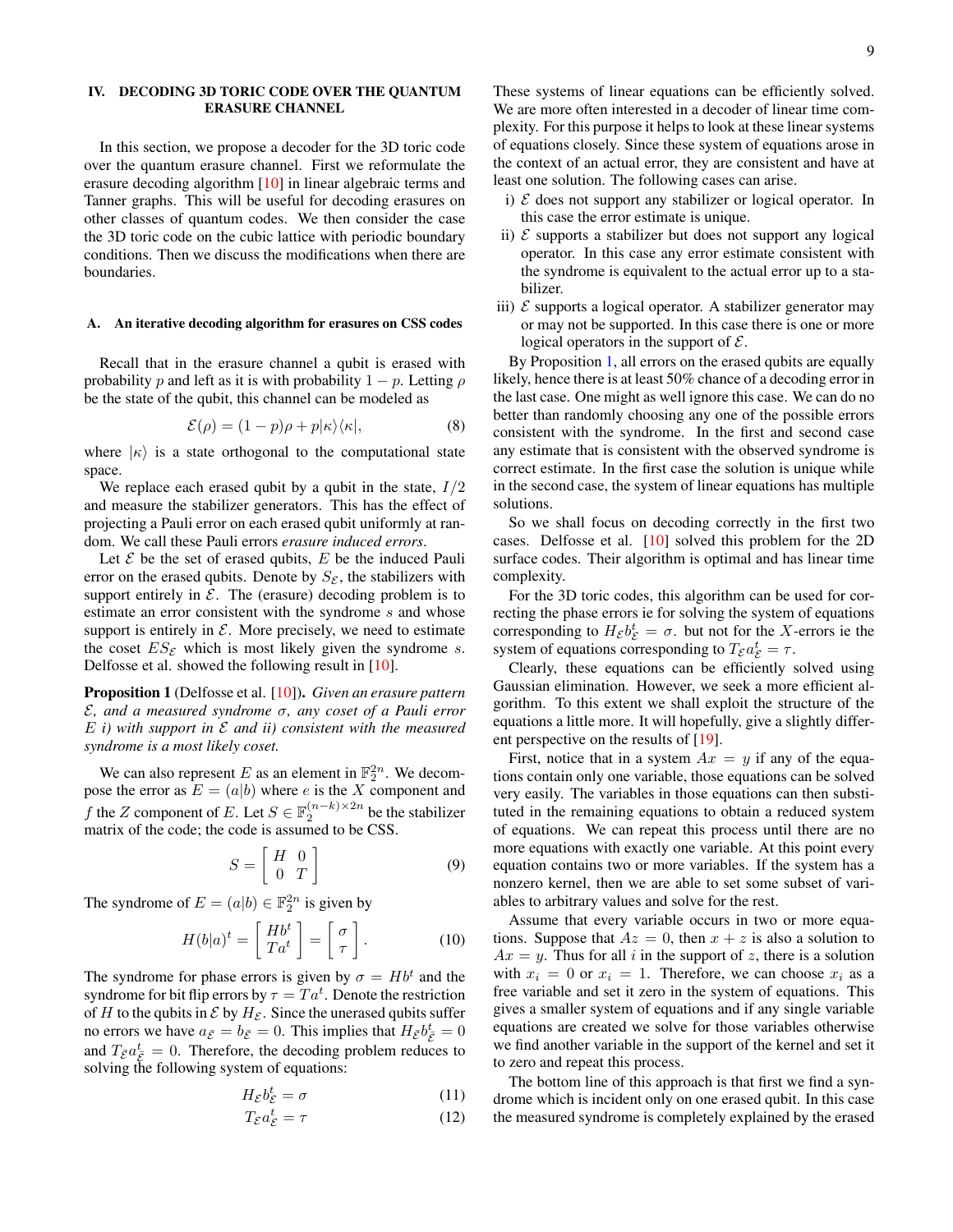qubit incident on it. In linear algebraic terms, we need to solve for an equation with exactly one variable. Once this variable is found, it is be updated in other equations where it appears. This process is called *peeling* and similar to the peeling decoding of classical low density parity check codes over the binary erasure channel.

If we find that all check nodes are incident on two or more erased qubits, then we set the error on one of the erased qubits to identity. Such qubits must be in the support of a stabilizer (or logical operator) for estimates consistent with the syndrome. We call this process *freezing*. We say a qubit is *frozen* if the error estimate on it is (arbitrarily) set to identity. In linear algebraic terms stabilizers and logical operators in with support in the erased qubits are elements of the kernel of the system of equations under consideration.

We denote the parity check matrix restricted to the set of qubits in  $\mathcal E$  as  $H_{\mathcal E}$ . We also denote the syndromes on these checks by syndrome $(\mathcal{E})$ .

<span id="page-9-0"></span>Algorithm 3 Peeling decoder for erasures

- **Input:** Set of erasures  $\mathcal{E}$ , Tanner graph  $\mathcal{T}_{\mathcal{E}}$  defined on  $H_{\mathcal{E}}$ , and syndrome $(\mathcal{E})$ .
- **Output:** Error estimate for qubits in  $\mathcal{E}' \subseteq \mathcal{E}$ , unresolved erasure set  $\mathcal{F} = \mathcal{E} \setminus \mathcal{E}'$  and (updated) syndrome( $\mathcal{F}$ ).

1:  $\mathcal{E}' = \emptyset$  and  $\mathcal{T} = \mathcal{T}_{\mathcal{E}}$ .

- 2: while there is check  $c$  of degree one do
- 3:  $\mathcal{E}' = \mathcal{E}$  $\triangleright$  q is the qubit connected to c
- 4:  $e_q = s_c$   $\triangleright e_q$  is the error on qubit q
- 5: Delete c from  $\mathcal{T}$ .
- 6: Update syndrome for all check nodes  $v$  incident on  $q$ , ie set  $s_v = s_v + x_q.$
- 7: Delete q and the edges incident on q in  $\mathcal T$
- 8: end while
- 9: Return  $e_q$  for all  $q \in \mathcal{E}', \mathcal{T}_{\mathcal{F}} = \mathcal{T}$  and syndrome $(\mathcal{F})$ .

Remark 2 (Limitations of peeling). *In some cases it is possible that after peeling, the syndrome remains nonzero for some checks and no check is connected to exactly one erased qubit. In this case we can either solve the system of equations which is likely to be much smaller than the original system of equations.*

In case of toric code, it is possible to work on the original lattice on which the code is defined instead of the associated Tanner graph. The Tanner graph picture is useful when considering other classes of codes.

# <span id="page-9-2"></span>Algorithm 4 Decoder for phase flip errors induced by erasures on CSS codes

**Input:** Stabilizer matrix  $H_{\mathcal{E}}$ , erasure set  $\mathcal{E}$ , and syndromes  $\sigma$ .

- **Output:** Estimate z consistent with measured syndrome  $\sigma$  ie  $H_{\mathcal{E}}z^t=\sigma,$
- 1:  $\mathcal{F} = \mathcal{E}$
- 2: Construct Tanner graph  $\mathcal{T}_\mathcal{F}$  based on  $H_\mathcal{F}$
- 3: Find all independent stabilizers and logical operators in the support of  $\mathcal F$
- 4: For each operator  $o_i$ , freeze a distinct qubit  $q_i$  ie  $z_{q_i} = 0$  and update  $\mathcal{F} = \mathcal{F} \setminus \{q_i\}$
- 5: if nonzero syndromes exist then
- 6: Peel  $\mathcal{T}_{\mathcal{F}}$  using Algorithm [3](#page-9-0)  $\triangleright$  Peeling updates the erasure set  $\mathcal F$  and syndrome( $\mathcal F$ )
- 7: if syndrome( $\mathcal{F}$ )  $\neq$  0 after peeling then
- 8: Solve for the system of equations  $H_{\mathcal{F}} z_{\mathcal{F}}^t =$  syndrome $(\mathcal{F})$

9: end if

10: end if

Remark 3 (Variations). *It is not necessary to perform peeling and freezing in separate steps. One could perform in an alternating fashion, freezing only when it is not possible to peel. One variation is shown in Algorithm [5](#page-9-1)*

<span id="page-9-1"></span>Algorithm 5 Decoder for phase flip errors induced by erasures on CSS codes

**Input:** Stabilizer matrix  $H_{\mathcal{E}}$ , erasure set  $\mathcal{E}$ , and syndromes  $\sigma$ .

- **Output:** Estimate z consistent with measured syndrome  $\sigma$  ie  $H_{\mathcal{E}}z^t=\sigma,$
- 1: Initialize  $\mathcal{F} = \mathcal{E}$
- 2: Construct Tanner graph  $\mathcal{T}_{\mathcal{F}}$  based on  $H_{\mathcal{E}}$
- 3: while nonzero syndromes exist do
- 4: Peel  $\mathcal{T}_{\mathcal{F}}$  using Algorithm [3](#page-9-0)
- 5: Find stab( $\mathcal{F}$ ) a stabilizer or logical operator within the support of current erased qubits  $F$
- 6: if stab $(\mathcal{F}) \neq I$  then
- 7: In Tanner graph,  $\mathcal{T}_{\mathcal{F}}$ , randomly freeze one qubit q from the support of stab( $\mathcal{F}$ ) obtained in line 4. ie set  $z_q = 0$
- 8:  $\mathcal{F} = \mathcal{F} \setminus \{q\}$
- 9: else
- 10: Solve for the system of equations on  $H_{\mathcal{F}} z^t$  $\equiv$ syndrome $(F)$
- 11: Set  $\mathcal{F} = \emptyset$
- 12: end if
- 13: end while

Remark 4 (Decoding X errors induced by erasures). *For correcting* X *errors, Algorithm [4](#page-9-2) or [5](#page-9-1) can be used but with the input,*  $T_{\mathcal{E}}$  *instead of*  $H_{\mathcal{E}}$ *, and*  $X$ *-syndromes*  $\tau$  *instead of*  $\sigma$ *. The*  $algorithm$  returns estimate  $x$  such that  $T_{\mathcal E} x^t = \tau.$ 

### B. Decoding erasures on the 3D toric code

The process of freezing and peeling has a simple graphical interpretation in case of the toric codes. Furthermore, the process of freezing can be performed first. In case of phase errors,  $H_{\mathcal{E}}$  is exactly the vertex-edge incidence matrix of the erased edges and the checks incident on erasures. Further, the elements of the kernel  $H_{\mathcal{E}}$  are precisely the cycles of the lattice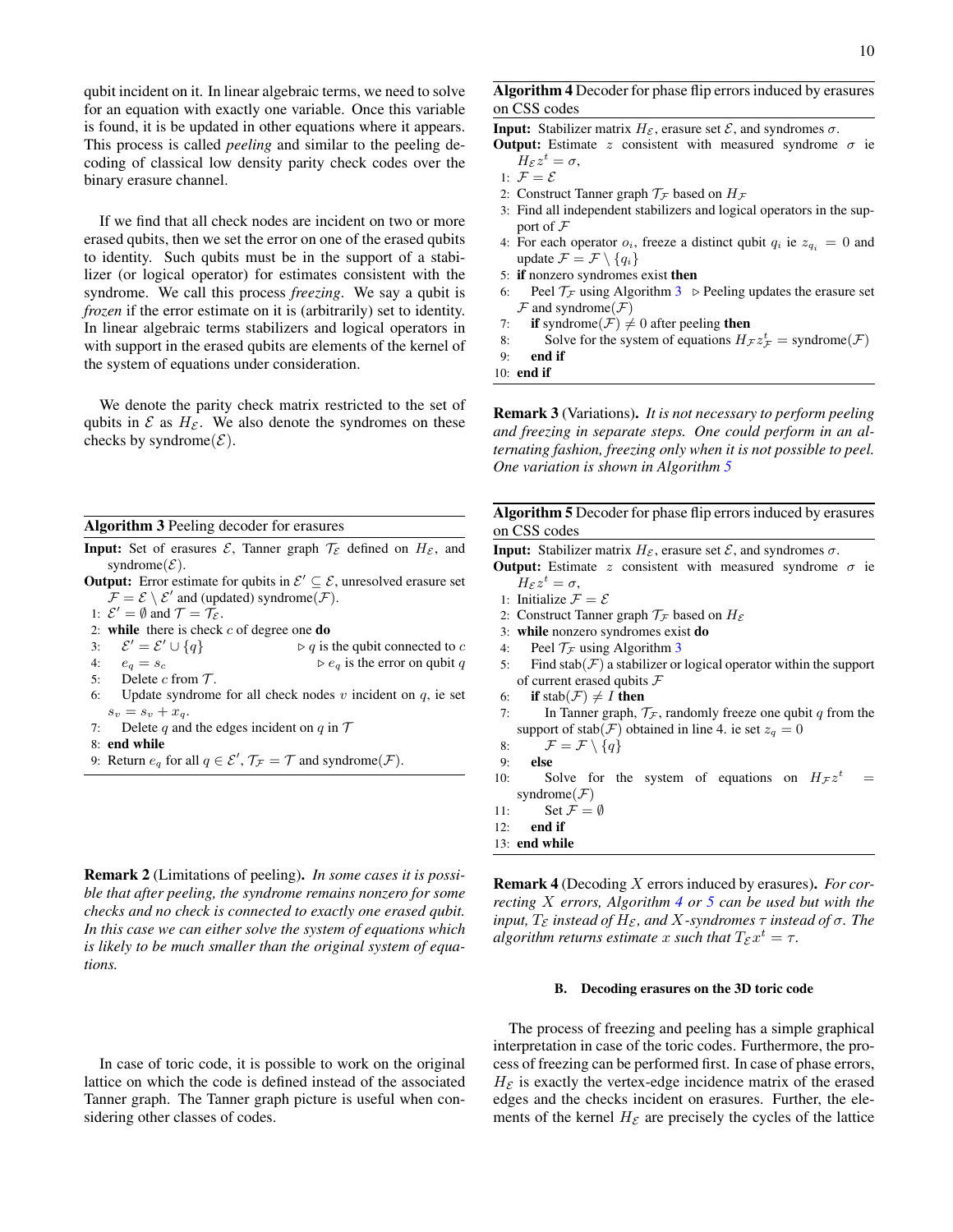formed by erasures. One qubit per cycle is frozen. In [\[10\]](#page-16-9), this process amounts to finding a spanning forest of the erased lattice on which the toric code is defined. The erased lattice is the sublattice consisting of erased qubits and the checks affected by the erased qubits. Finding the spanning forest amounts to deciding which variables are frozen. The leaf nodes of the forest correspond to the syndromes where peeling is to be performed. Finding a spanning forest of the erased lattice is equivalent to finding the spanning forest of the Tanner graph and then removing all degree one qubit nodes. This amounts to freezing these qubits.

The algorithm proposed in [\[10\]](#page-16-9) can be used to correct (erasure induced) phase errors for the 3D toric code. We illustrate this with the following example. Fig. [13](#page-10-0) shows an erasure patttern and the associated Tanner graph. Fig. [14](#page-10-1) shows the freezing by contructing a forest of the Tanner graph. Next step in decoding is peeling. Peeling of Tanner graph after freezing is shown in Fig. [15.](#page-10-2)

<span id="page-10-0"></span>

Figure 13: Erased qubits are shown in red. The associated Tanner graph of the erased lattice is shown on the right where the qubits are shown by circles and syndromes by squares. Non-zero syndromes are shown by red squares.

<span id="page-10-1"></span>

Figure 14: We show step by step construction of a spanning forest for the sublattice consisting of erased qubits  $\mathcal{E}$ . Equivalently, we can construct a spanning forest on the Tanner graph  $\mathcal{T}_{\mathcal{E}}$  and set the errors on qubits with degree one to be zero.

<span id="page-10-2"></span>

Figure 15: Illustrating the (partial) peeling of Tanner graph  $\mathcal{T}_{\mathcal{E}}$ after freezing as per Fig. [13](#page-10-0)

Finding the qubits to be frozen using the spanning forest approach does not work for correcting the bit flip errors in the 3D toric codes. The difficulty is deciding which variables to freeze. While the 2D case allows us to simply find a cycle in the support of erased qubits and freeze any one of them, that approach fails because cycles no longer correspond to (Xtype) stabilizers in the 3D case. For instance, consider the erasure pattern shown in Fig. [16.](#page-10-3) All six faces of a unit cube are erased. In the Tanner graph associated to this pattern, there is a cycle which does not correspond to a stabilizer. This cycle is shown in Fig. [16.](#page-10-3) (Please note the entire Tanner graph is not shown).

<span id="page-10-3"></span>

Figure 16: Erased qubits are shown in colored faces and they form an X-stabilizer. However, a cycle in the associated Tanner graph (shown partially) of this erasure pattern does not correspond to an X-type stabilizer. Squares represent the check node and circles represent qubit nodes of the Tanner graph.

We propose an algorithm for efficiently finding the qubits to be frozen. In case of  $X$  errors, the elements of the kernel (of  $T_{\mathcal{E}}$ , see Eq. [\(12\)](#page-8-2)) are best visualized in the dual lattice. They are surfaces without boundaries in the dual lattice of the toric code. Stabilizers correspond to surfaces of trivial homology ie they are boundaries of closed volumes in the lattice. Logical operators correspond to surfaces of nontrivial homology. To find these stabilizers, we can take the following approach.

In the dual lattice  $\Lambda^*$ , delete all the qubits (faces) corresponding to erasures. This creates a collection of connected components in  $\Lambda^*$  (and also in  $\Lambda$ ). Suppose we let a particle explore the lattice so that it can move from one cell to another only if they share an unerased qubit. Let  $\Omega_c$  be the collection of cells visited by particle starting from cell c. If  $\Omega_c$  is a closed volume then the boundary of the volume is precisely the stabilizer in that support of the erased qubits. After finding a stabilizer, we start exploring the lattice from a cell that is not in  $\Omega_c$  and proceed to find other stabilizers until all the cells are visited. We call this procedure *the trapping algorithm*.

The trapping algorithm can be be also performed on the primal lattice, but the topological nature of errors is clearer in the dual lattice. In the primal lattice it is equivalent to finding a spanning forest in the unerased lattice i.e. the 3D lattice obtained by deleting the erased qubits.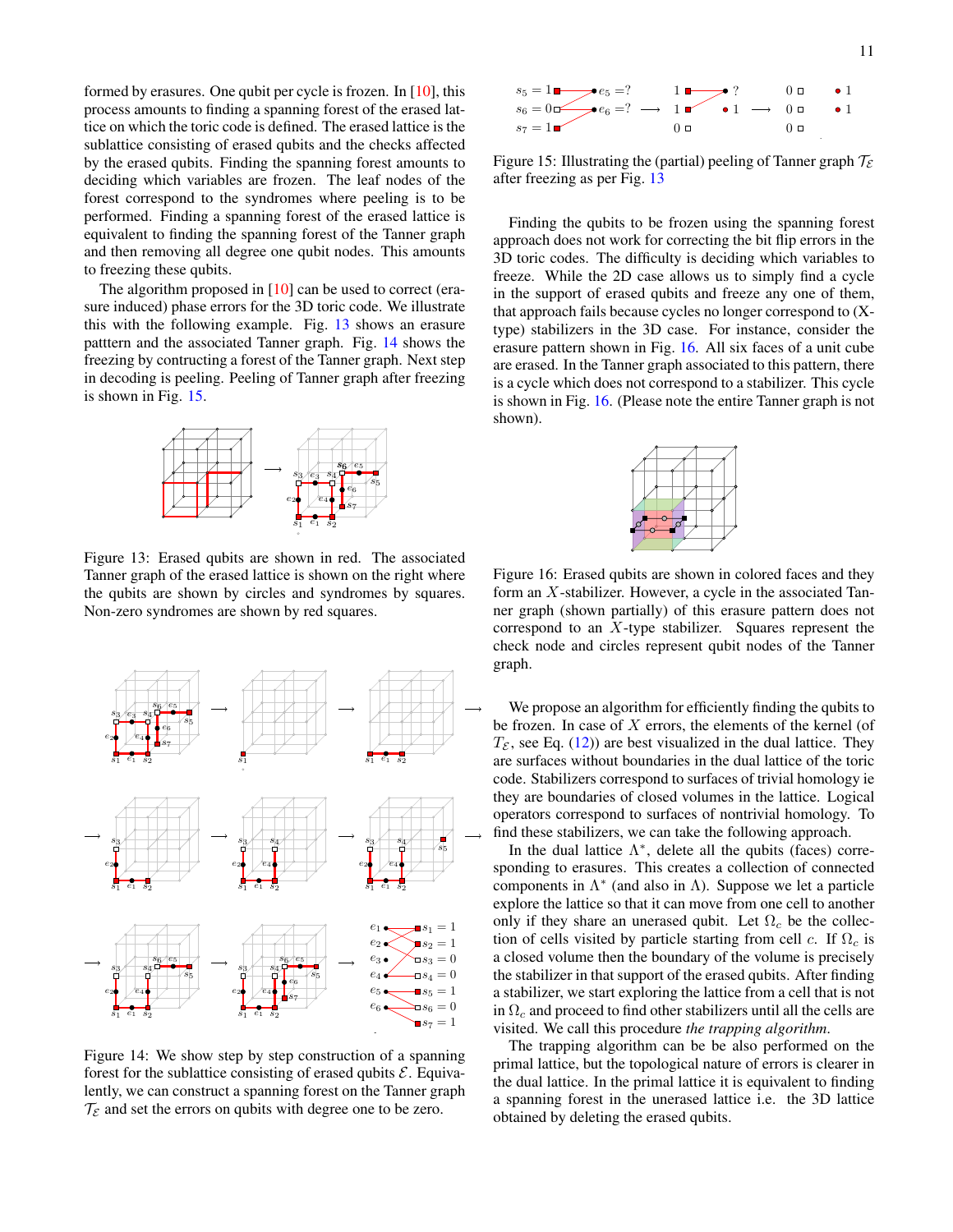<span id="page-11-0"></span>

Figure 17: An X-stabilizer corresponds to closed volume and boundary is the support of the stabilizer. We illustrate the algorithm to find stabilizer support. Faces in light gray are the erased qubits. A particle can move from one cell to another by unerased faces. If the particles is trapped inside, then the boundary of that volume is the support of the stabilizer. Illustrated is the evolution of this process for a simple volume.

To understand the behaviour of the decoder we need to consider the following types of erasure patterns.

- (a) If there is a stabilizer in the support of the erasure pattern, as in Fig. [17,](#page-11-0) then the algorithm will recover the boundary of the volume corresponding to the stabilizer. We can obtain all the independent stabilizers. Then the decoder can freeze a distinct qubit in the boundary of each stabilizer and try to peel. Sometimes it may not be possible to peel after freezing.
- (b) If the erasure pattern contains the support of a logical  $X$ operator as in Fig. [18,](#page-11-1) then the algorithm cannot recover its support. This is because the logical X operators do not form a closed volume. For instance, in Fig. [18](#page-11-1) if we start the start the algorithm from any unit cube, we will be able to visit all the remaining unit cubes. Therefore, X logical operator in support of erased qubits remain undetected.

<span id="page-11-1"></span>

Figure 18: The trapping algorithm when  $X$  logical operator is in the support of erased qubits. It returns an empty boundary. Any one of the erased qubits can be frozen in this case. There is at least 50% probability of incorrect decoding.

When the algorithm returns an empty boundary, we can freeze one of the erased qubits and try to peel. We repeat this process until we clear the syndrome. If we freeze correctly, then the decoder succeeds, if not, we have a logical error. Both the outcomes are equally likely, if there is exactly one logical operator in support of erased qubits. So there is at most fifty percent chance to correct the error. In cases where there are more than one logical operator in support of erased qubit, number of cosets increase, thereby decreasing the probability of correcting the error, as all cosets are equally likely. Considering the high probability of decoding incorrectly, the decoder might as well choose to declare a decoding failure and abort. This does not affect the performance substantially.

(c) Another pattern where the algorithm returns an empty set is shown in Fig. [19.](#page-11-2) All faces except ones marked in green are erased. We call this pattern a pseudo Klein bottle pattern. This pattern does not contain the support of a stabilizer or logical operator. Again, because every edge (ie syndrome) participates in at least two qubits, peeling cannot be carried out. We have to correct  $X$  errors in this erasure pattern exactly, correction up to a stabilizer is not possible.

<span id="page-11-2"></span>

Figure 19: Pseudo Klein bottle erasure pattern. All qubits on the boundary of the cuboid and the tube-like structure are erased except the ones in (green) color. An erasure pattern like this returns an empty boundary from the trapping algorithm. There is a unique error which explains the observed syndrome. Freezing a qubit incorrectly leads to syndrome not being cleared by peeling.

When the pseudo Klein bottle erasure pattern occurs, there is a unique error but the peeling procedure does not work, as every check is incident on at least two erased qubits. There are at least three ways to proceed with the decoding as explained below.

- i) We could simply solve the system of linear equations corresponding to the residual erasure pattern at this juncture.
- rectly. If we had frozen it incorrectly, the syndrome ii) We could randomly freeze a qubit and start peeling. If the qubit was frozen correctly, then we decode corwill not be cleared. At this point we could either backtrack or repeat the peeling. Alternatively, we could try to clear the syndrome by absorbing this error into a nonerased qubit.
- iii) We could simply ignore such cases and declare a decoding failure. Our simulations shows that this does not limit the performance, since the decoder's performance is limited by the performance of the Z-type decoder.

In our implementation, whenever an erasure pattern contains one or more pseudo Klein bottles and logical operators, we consider it as a decoder failure. It is a maximum likelihood (ML) decoder in cases where decoder returns an estimate consistent with the syndrome.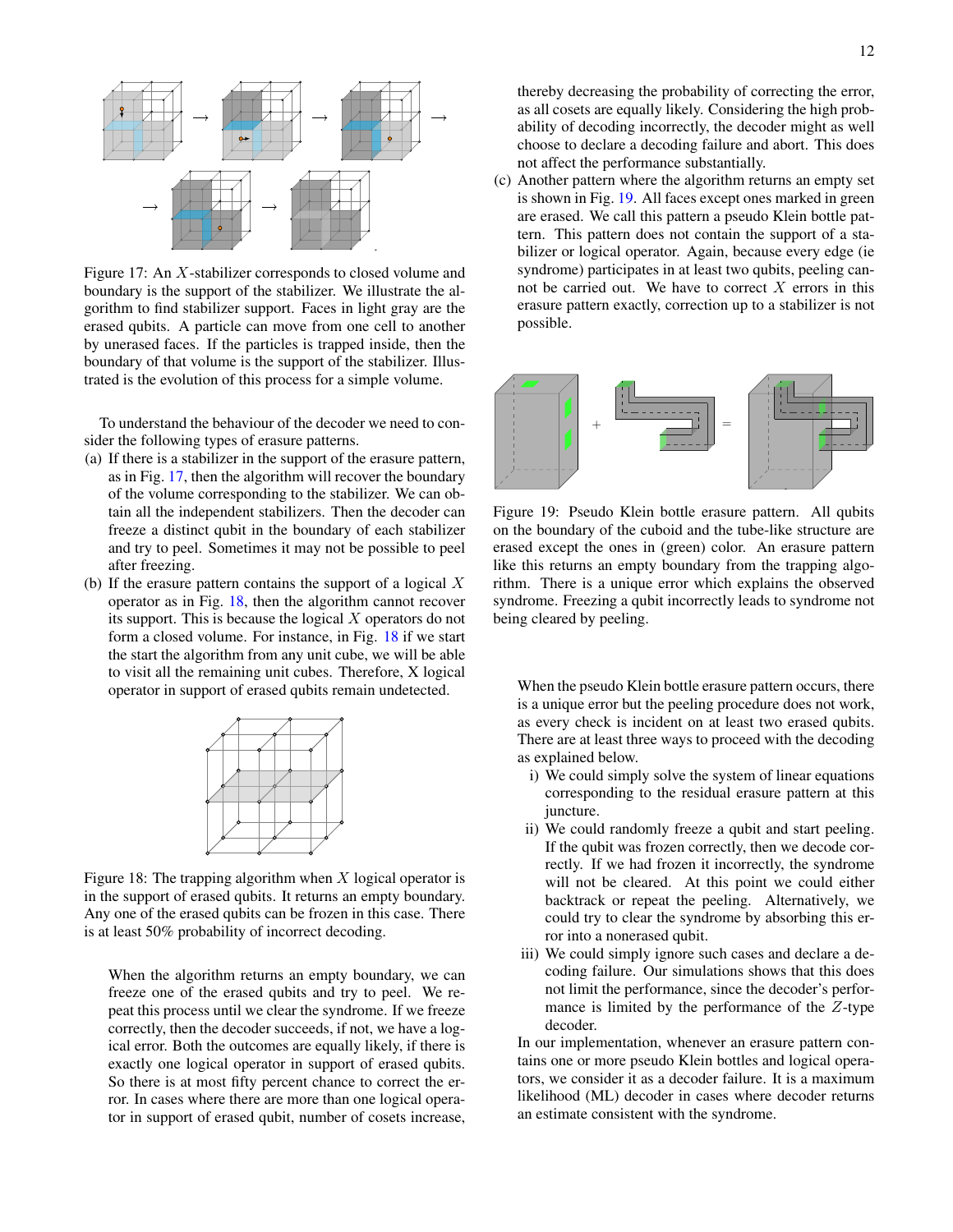## C. Erasure decoding of 3D toric code with boundaries

We now show how to decode 3D toric code in the presence of boundaries, see Fig. [1b.](#page-1-1) The decoders for phase error and bit flip error correction presented for 3D toric codes in previous section have to be modified to incorporate boundaries.

<span id="page-12-0"></span>First we describe how to incorporate boundaries for phase error correction. In the presence of boundaries, some stabilizers no longer correspond to cycles in the lattice. One such stabilizer is shown in Fig. [20.](#page-12-0) If we form the Tanner graph associated to this erasure pattern, peeling cannot proceed.



Figure 20: Stabilizer generator (in red) and a logical operator (in green) with boundary qubits. These patterns cannot be peeled because there is no check node of degree one.

The spanning tree for the erasure pattern (in red) is itself. This pattern cannot be peeled, because there is no check node of degree one. There is a stabilizer in the support of the erasure pattern but it is not a cycle and the algorithm discussed in the previous section will fail in this case. A similar problem exists when the erased qubits corresponds to a logical operator. The peeling decoder gets stuck because there are no check nodes of degree one.

<span id="page-12-1"></span>

Figure 21: (a) Solid code with dummy vertices (solid squares) and dummy qubits (dashed edges). (b) Dummy vertices in the primal lattice (a) become dummy volumes and dummy edges become dummy faces (shown in green) in the dual lattice.

To resolve this problem in 2D toric codes Delfosse et al. [\[10\]](#page-16-9) add dummy vertices (checks) and edges (qubits) and to ensure that peeling does not begin from a dummy check node require that a tree is grown rooted at a dummy check node and does not contain any more dummy check nodes. This solution carries over to the 3D toric code for the phase errors.

Similarly, in 3D toric code with boundaries we introduce dummy vertices and dummy edges, see Fig. [21a](#page-12-1) for an illustration. Dummy vertices carry no  $X$ -stabilizers and dummy edges carry no qubits on them.

Syndromes never occur at dummy vertices. Spanning forest of the Tanner graph is constructed rooted at dummy check nodes and with an additional condition that any connected component cannot have more than one dummy vertex, which means it cannot have more than one rough boundary qubit. This is because a string with two dummy nodes will either form  $Z$  stabilizer or  $Z$  logical operator as illustrated in Fig. [22.](#page-12-2)

<span id="page-12-2"></span>

Figure 22: A string with two dummy nodes is either a  $Z$  stabilizer (shown in red) or a Z logical operator (shown in green).

Next we describe how to incorporate boundaries for bit-flip error correction. The idea behind the trapping algorithm is to let a particle explore the lattice via unerased qubits and return the boundary of volume to which the particle is confined. Since there are boundaries, even if there are no erasures, the particle is confined between the boundaries. So running the trapping algorithm on the (dual) lattice can cause the algorithm to fail. Even if choose to ignore the unerased qubits confining the particle, there are also other problems due to boundaries which cause the trapping algorithm to fail. Fig. [23](#page-12-3) illustrates some representative cases.

<span id="page-12-3"></span>

Figure 23: Some represenative erasure patterns which cause trapping algorithm to fail. These are resolved by adding dummy qubits and checks. (a) An erasure pattern where non-stabilizer erasure pattern will be returned as a boundary by trapping algorithm. (b) An erasure pattern where partial boundary of the stabilizer plus a qubit not a part of stabilizer is returned as boundary by trapping algorithm.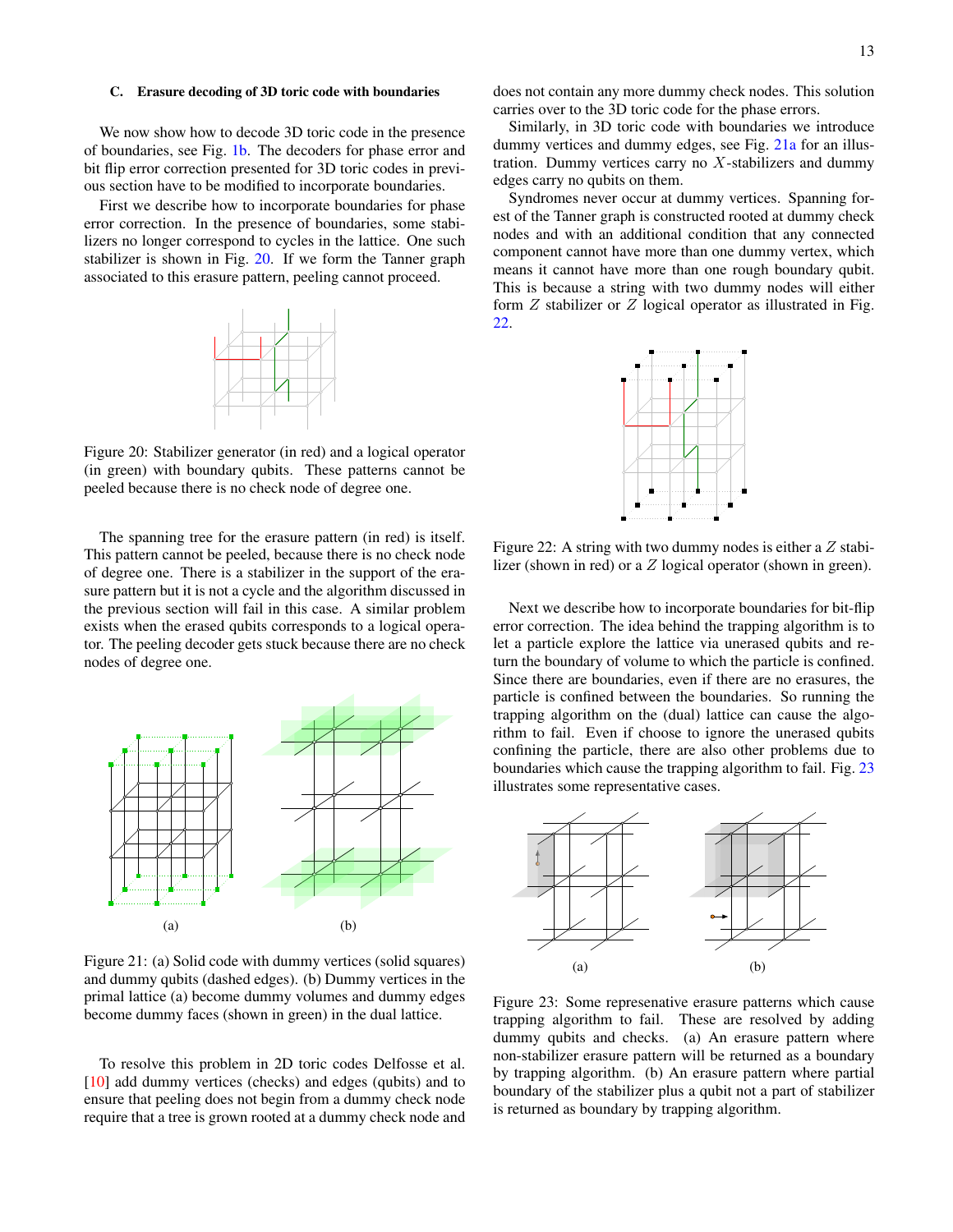Fortunately, there is a simple solution. We only need to add dummy qubits (which are never erased) and dummy checks. The modified lattice and its dual with the dummy qubits and checks are shown in Fig. [21a](#page-12-1) and Fig. [21b,](#page-12-1) respectively. Dummy vertices now form dummy volumes in dual and dummy edges form dummy faces. Then the trapping algorithm, as discussed for the periodic lattice can be used without any problems.

Aperiodicity in the solid code gives an added advantage, compared to the toric code on the periodic lattice. We can determine if the erasure pattern supports an  $X$  logical operator using trapping algorithm. (This is unlike the periodic boundary case.) We illustrate this with an example in Fig. [24.](#page-13-0) Also shown is an X logical operator in support of erased qubits. The gray planes separate the actual code from the dummy volumes. Gray plane is the erasure pattern. In this case, we can see that if we start the trapping algorithm from any unit cube which is above the gray plane, we get trapped in volumes above the gray plane. And vice-versa if we start from above the plane. In case of the periodic lattice, the trapping algorithm returns an empty boundary. However, with boundaries the trapping algorithm returns the support of the logical X operator.

<span id="page-13-0"></span>

Figure 24: Erased qubits are shown in gray color. Dummy qubits are shown in green. Since solid code has boundary a particle gets trapped to either above or below the plane of erased qubits.

#### D. Simulation results

In this section we present performance of 3D toric code with and without boundaries. Fig. [25](#page-13-1) shows the performance of the 3D toric code with periodic boundary conditions. This is essentially the same as the performance of the 3D toric code with respect to the erasure induced  $Z$  errors. The overall erasure threshold is therefore about 24.8%. We note that this is quite close to the bond percolation threshold for the cubic lattice [\[11\]](#page-16-10). Similar observations have been made for the 2D

<span id="page-13-1"></span>

Figure 25: Performance of the 3D toric code with periodic boundary over the quantum erasure channel.

<span id="page-13-2"></span>The performance of the proposed algorithm for correcting the erasure induced  $X$  errors is shown in Fig. [26.](#page-13-2) We can see that the performance of the 3D toric code over the erasure channel is limited by its ability to correct phase errors.



Figure 26: Performance of Algorithm [4](#page-9-2) for erasure induced X errors in 3D toric code with periodic boundary.

Fig. [27](#page-13-3) shows the performance of solid code for for erasure induced phase flip errors. Fig. [28](#page-14-1) shows performance of solid code for erasure induced bit flip errors.

<span id="page-13-3"></span>

Figure 27: Performance of correcting Z errors under erasures in solid code.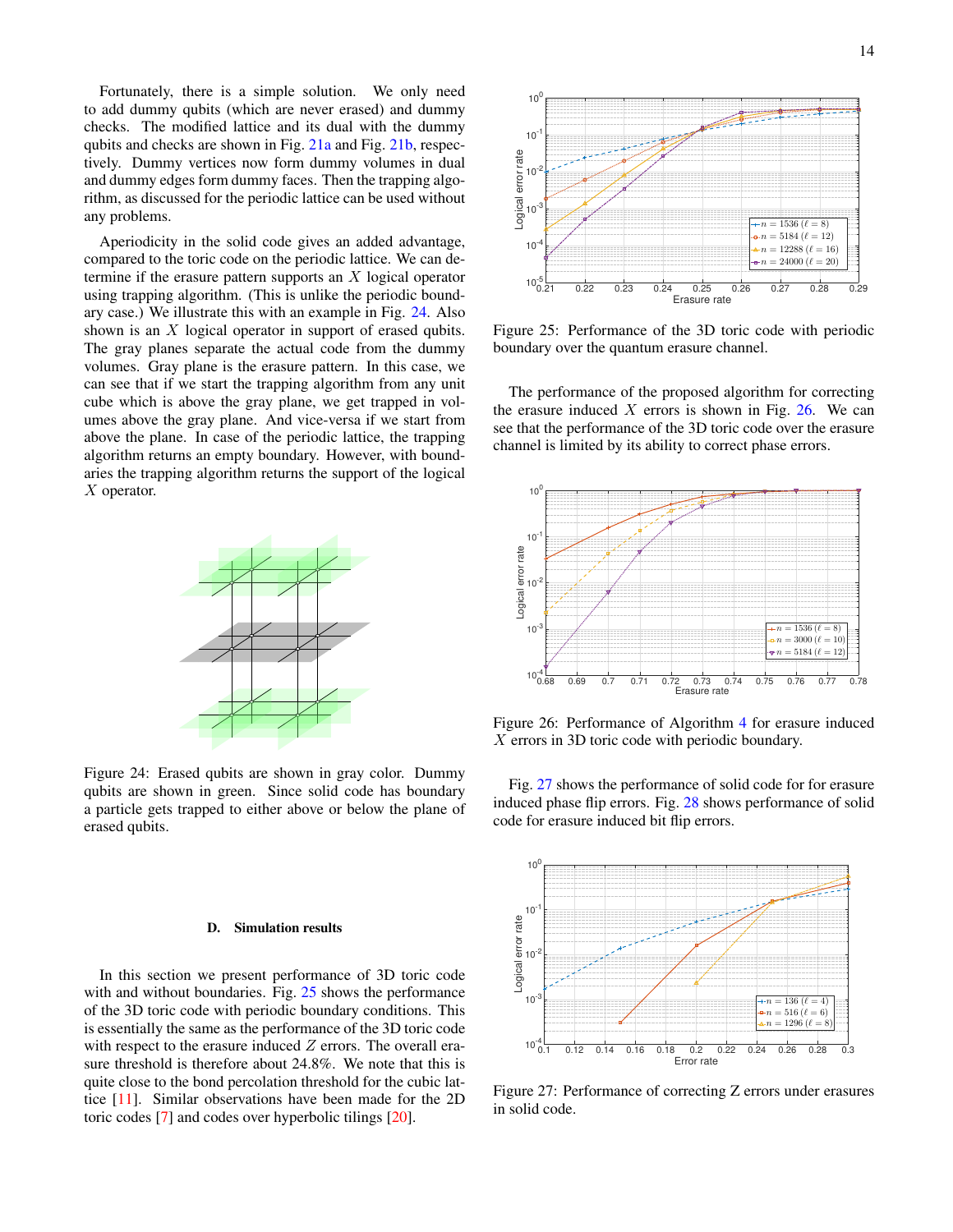<span id="page-14-1"></span>

Figure 28: Performance of correcting X errors under erasures in solid code.

# <span id="page-14-0"></span>V. DECODING WELDED CODES OVER THE ERASURE **CHANNEL**

In this section we propose a decoder for the welded code over the quantum erasure channel. Since the welded code is built from the 3D toric code, one might expect that the decoding of welded codes could be reduced to that of 3D toric codes. This is not exactly the case because the various component 3D toric codes are not entirely independent. The welded code is asymmetric and as in the case of the 3D toric code, we need two different decoders for bit flip and phase flip errors.

We restrict our attention to the quantum erasure channel. In correction of both phase and bit flip errors we focus on unwelded erased qubits first and take decisions on them. Next we focus on the residual erased welded qubits and erased unwelded qubits on which decision was not made. In Section  $V$  A, we discuss decoder for correction of erasure induced phase errors. And in section,  $V$  B we describe the decoding algorithm for correction of erasure induced bit flip errors.

## <span id="page-14-2"></span>A. Decoder for Z errors under erasure channel

In this section we will decode phase errors (induced by the erasures) on welded code based on the phase error decoder for 3d toric code. Before that, let us see how phase errors in welded code differ phase errors in the solid code. In the 3D toric code each qubit participates in exactly two  $X$ -type checks. Therefore, a single phase error flips exactly two qubits and one check if there are boundaries. In the welded code, a single phase error on a welded qubit can flip  $O(R^2)$  X-type checks. Fig. [29](#page-14-3) illustrates the effect of a phase error on a welded qubit.

<span id="page-14-3"></span>

Figure 29: Error on a single welded qubit causes multiple nonzero syndromes unlike qubits in the 3D toric code which cause only two nonzero syndromes.

From a graphical point of view, welded qubits are no longer living on edges but hyperedges. A hyperedge is an edge that is incident on more than two vertices. A phase error on a non-welded qubit behaves similar to a phase error on the toric code. It cause exactly two nonzero syndromes.

Now let us look at the Z stabilizers. Some of them are the stabilizers of the constituent toric codes. These do not involve welded qubits. They continue to be cycles in the lattice on which the welded code is defined. The structure of stabilizers which involve welded qubits is slightly different. These welded Z-stabilizers are no longer cycles but hypercycles. (A hypercycle  $\sigma$  is a collection of edges such that every vertex has even degree with respect to the edges in  $\sigma$ .)

At this point we can use Algorithm [4.](#page-9-2) The important difference with respect to the 3D toric code comes in the step which requires the identification of qubits which can be frozen. From the previous discussion it follows that we need to identify hypercycles in the welded lattice. Every hypercycle will give us one qubit to be frozen. At the end we will be left with a lattice without hypercycles. In other words, our goal is to find the spanning forest of the welded lattice. Unfortunately, finding a forest in the welded lattice seems to be a hard problem.

We propose the following approach. Suppose that there are no erasures on the welded qubits. Then the decoding problem reduces to decoding a collection of independent 3D toric codes. In this case we could simply decode the various component toric codes and the combine the individual estimates. We can use the Algorithm [4.](#page-9-2)

However, if there are erasures on the welded qubits, then we cannot proceed in this fashion. We try to induce this situation by unerasing the welded qubits.

We decode as many erasures as possible using peeling. Once peeling cannot proceed further, we have to identify the qubits which can be frozen. Recall that these come from the support of the stabilizers in the erased qubits. Due to the fact stabilizers no longer correspond to cycles in the lattice of the welded code, we cannot simply find the spanning forest of the lattice of erased qubits. So, we first remove the welded qubits from the equation. Then we can identify the qubits which are part of stabilizers which are cycles. From each independent cycle we obtain a qubit which can be frozen. We freeze them and reintroduce the welded qubits that were unerased and try to peel the associated Tanner graph.

If the syndromes are cleared then we have been able to solve the decoding problem. On the other hand, if the syndromes cannot be cleared by peeling, we have to use alternate methods to estimate the error on the residual erased qubits. Now at this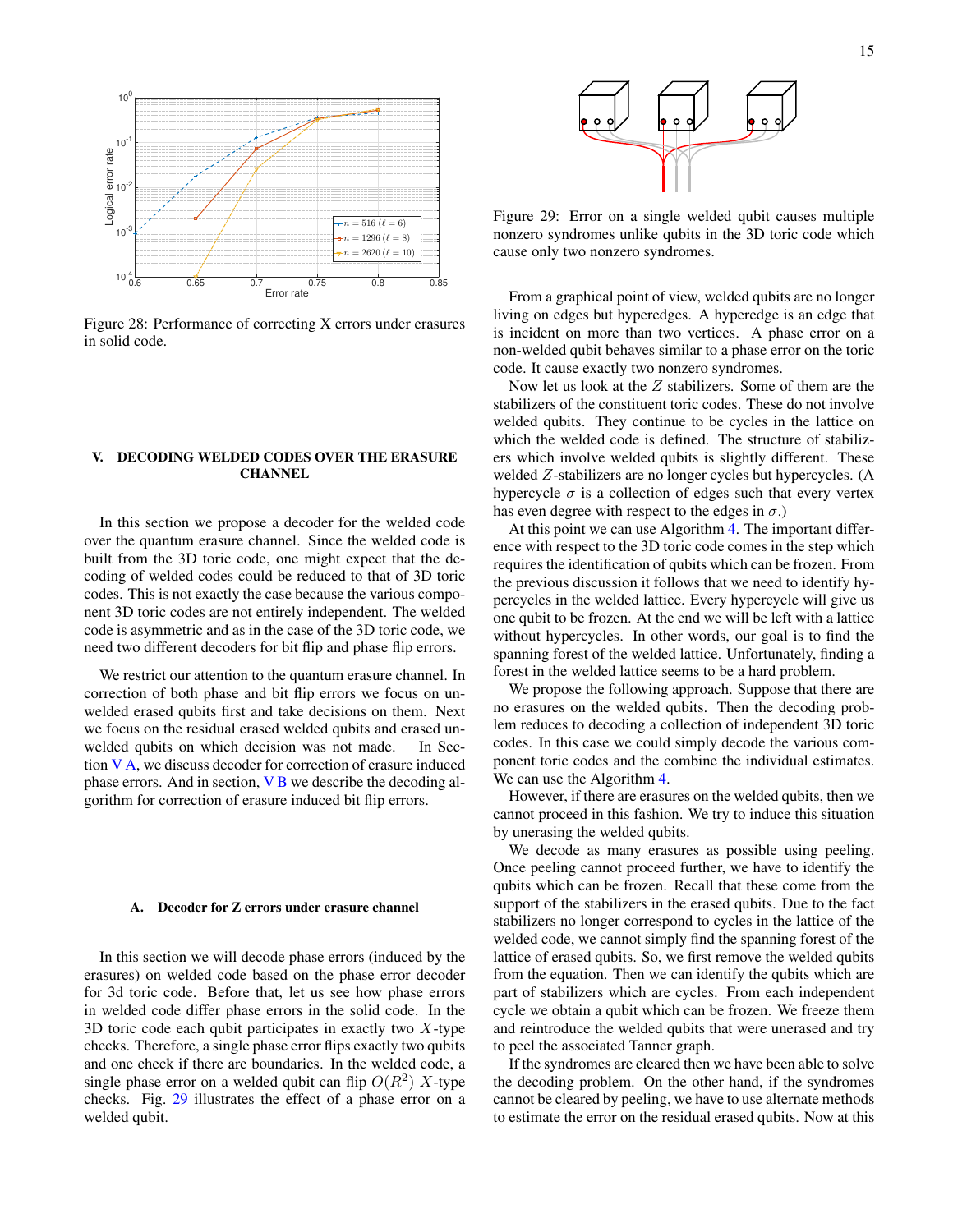point if any syndromes are left, it is because of stabilizers in support of erased qubits which are completely or partially on welded qubits. To correct such patterns we solve system of linear equations using Gaussian elimination. We summarize this procedure in Algorithm [6.](#page-15-1)

<span id="page-15-1"></span>Algorithm 6 Decoding  $Z$  errors on erased qubits of welded code

**Input:** Erasure set  $\mathcal{E}, X$ -syndromes  $\sigma$ , and check matrix H

- **Output:** Error estimate consistent  $f$  with measured syndrome ie  $H_{\mathcal{E}}f^t=\sigma$
- 1:  $A = \mathcal{E} \triangleright A$  keeps track of currently unresolved qubit erasures.
- 2: Construct Tanner graph,  $\mathcal{T}_\mathcal{A}$  defined by  $H_\mathcal{A}$
- 3: Peel  $\mathcal{T}_\mathcal{A}$  using Algorithm [3.](#page-9-0)  $\triangleright$  This updates the set A. 4: if nonzero syndromes exist then
- 5: Let  $\mathcal{E}_w \subseteq \mathcal{A}$  be the set of erased welded qubits which have not been resolved yet.
- 6: Let  $\mathcal{B} = \mathcal{A} \setminus \mathcal{E}_w$   $\triangleright$  Remove the erased welded qubits.
- 7: Find a spanning forest  $F$  in the erased lattice consisting of qubits in  $\beta$
- 8: Freeze qubits in  $\mathcal{B} \setminus \mathcal{F}$   $\triangleright$  These are nonwelded qubits not in the forest
- 9: Update  $A = \mathcal{F} \cup \mathcal{E}_w$   $\triangleright$  Reintroduce erased welded qubits.
- 10: Peel  $\mathcal{T}_A$ , syndrome( $\mathcal{A}$ ) using Algorithm [3](#page-9-0)  $\triangleright$  Peeling updates the erasure set  $A$  and syndrome( $A$ )
- 11: **if** syndrome( $A$ )  $\neq$  0 after peeling **then**
- 12: Solve the system of equations  $H_A e^t =$  syndrome(A) (using Gaussian elimination)
- 13: end if
- 14: end if

Note that in this process we do not peel until the welded qubits are reintroduced. The removal of the welded qubits is just to find the stabilizers in the support of the interior qubits ie the non-welded qubits.

#### <span id="page-15-0"></span>B. Decoder for X errors on erased qubits

Let us now turn our attention to the  $X$ -errors. We observed that the qubits live on the welded edges which can be viewed as hyperedges. The lattice for the welded code is a hypergraph.

In case of 3D toric code, we noted that the dual lattice is much more convenient to work with in the context of decoding  $X$  errors. However, defining the dual lattice of the welded lattice is somewhat complicated and technical. Instead, let us view the welded code as being constructed from the 3D toric codes which are represented in the dual lattice. Welding then leads to identification of the faces. Welding causes the identification of faces of different copies of the 3D toric code. In effect this creates hyperfaces which can be incident on more than two volumes.

Since the welded codes under consideration are obtained by the rough weld, X-stabilizers remain the same. However, because of the fact that faces can now be in the boundary of more than two volumes, we lose the topological interpretation of  $X$ -stabilizers being the boundary of a closed volume. This is particularly true for an  $X$ -type stabilizer which has welded qubits in its support.

This implies that the trapping algorithm used for the 3D toric codes to find the stabilizers in the support of erased qubits cannot be used. So we take an approach that is similar to the decoding of  $Z$  errors.

First, we apply the peeling algorithm to clear as many erasures as possible. Once the peeling algorithm gets stuck, we first identify an  $X$ -stabilizer which has no support on the welded qubits. This can be achieved by means of the trapping algorithm. We freeze one distinct qubit of the stabilizer and then apply peeling again. We repeat this process until we no longer find any more stabilizers in the set of erased qubits that are not welded. If the syndrome has not been cleared, we solve the system of linear equations using Gaussian elimination. In our implementation the complete algorithm uses Algorithm [5](#page-9-1) where we alternate between freezing and peeling.

Algorithm 7 Decoder for X errors on erased qubits of welded code

**Input:** Erased qubits  $\mathcal{E}, Z$ -syndromes  $\tau$ , and check matrix  $T$ **Output:** Error estimate *e* such that  $T_{\mathcal{E}}e^t = \tau$ 

- 1: Initialize  $A = \mathcal{E}$
- 2: Construct Tanner graph  $\mathcal{T}_A$  defined by restricted check matrix  $T_\mathcal{A}$
- 3: Peel  $\mathcal{T}_\mathcal{A}$  using Algorithm [3.](#page-9-0)  $\triangleright$  This updates the set A and the estimate e.
- 4: while syndrome( $A$ )  $\neq 0$  do
- 5: Let  $\mathcal{E}_w \subseteq \mathcal{A}$  be the set of erased welded qubits which have not been resolved.
- 6: Let  $\mathcal{B} = \mathcal{A} \setminus \mathcal{E}_w$   $\triangleright$  Unerase the erased welded qubits.
- 7: Call trapping algorithm for each solid code separately and find a stabilizer with support in  $B$ .
- 8: In  $\mathcal{T}_A$  randomly freeze one qubit in the support of the stabilizer obtained in previous step.
- 9: Peel  $\mathcal{T}_A$   $\triangleright$  Updates the error estimate e
- 10: end while
- 11: if nonzero syndromes remain then  $\triangleright$  Solve for unresolved errors in e
- 12: Solve system of linear equations by Gaussian elimination.
- 13: end if
- 14: Return the estimate e.

### C. Simulation results

Here we present the performance to welded code for erasure decoder presented previously. As can be seen from Fig. [30,](#page-16-22) no threshold is observed. To confirm that this is not an artifact of the proposed decoder, we also studied the performance of the welded codes using a decoder that is based on Gaussian elimination. Here, we simply solve the system of equations that arise in the context of quantum erasure channel. We simulated both the decoders under the same settings i.e. same erasure patterns were given to both the decoders. Our results, see Fig. [31,](#page-16-23) show that there is not much difference between the proposed decoder and the decoder using Gaussian elimination.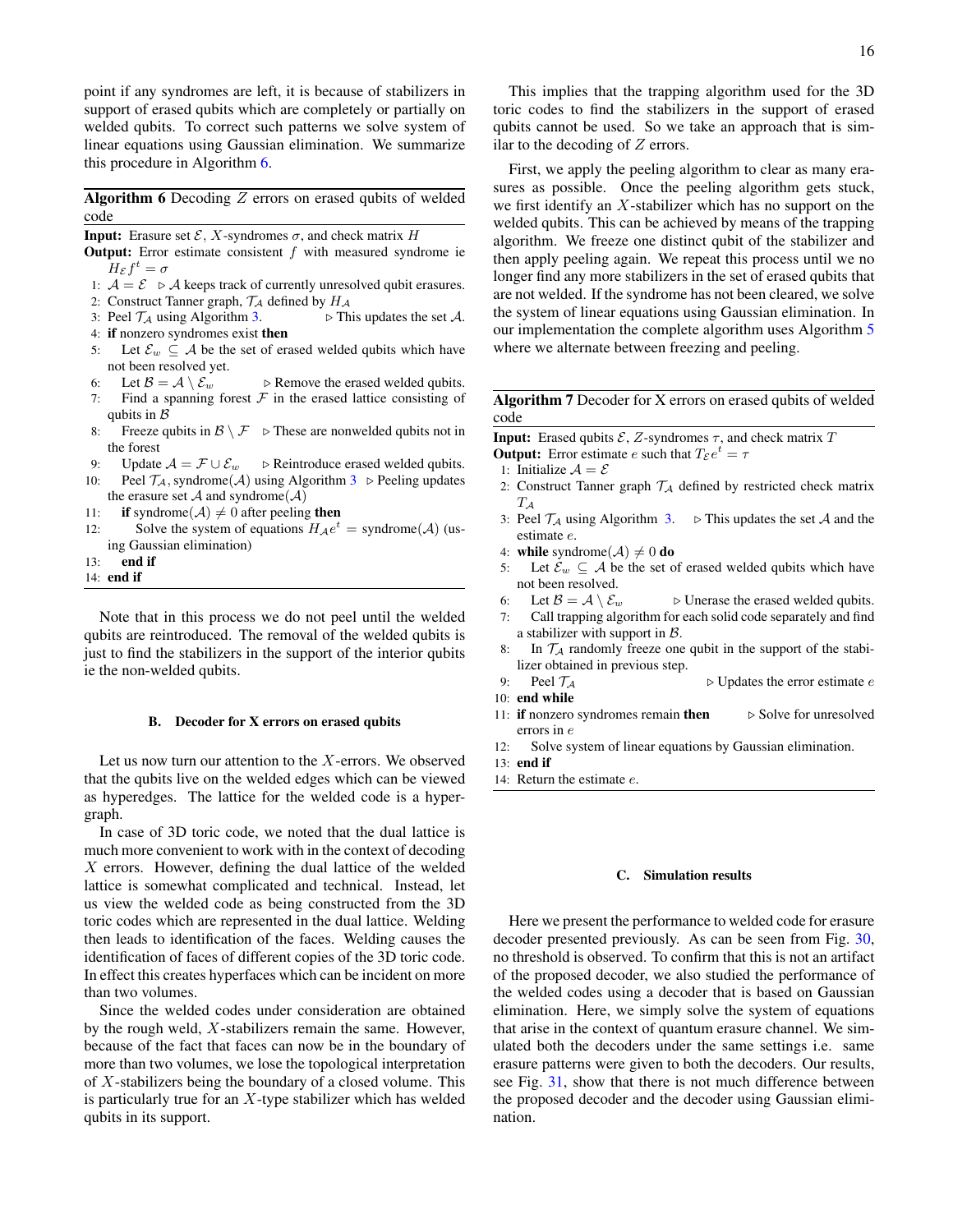## <span id="page-16-18"></span>VI. CONCLUSION

<span id="page-16-22"></span>

Figure 30: Welded code performance for erasure channel, for various values of  $\ell$  and  $R$ .

<span id="page-16-23"></span>

Figure 31: Welded code performance comparison for the proposed decoder (dashed lines) and one based on Gaussian elimination. The same input is given to both the decoders. In the legend, '*G*' denotes the decoder that solves system of linear equations using Gaussian elimination.

- <span id="page-16-0"></span>[1] A. Kubica, B. Yoshida, and F. Pastawski, [New Journal of](http://stacks.iop.org/1367-2630/17/i=8/a=083026) Physics 17[, 083026 \(2015\).](http://stacks.iop.org/1367-2630/17/i=8/a=083026)
- <span id="page-16-1"></span>[2] A. B. Aloshious and P. K. Sarvepalli, ["Projecting 3D color](https://arxiv.org/abs/1606.00960) [codes onto 3D toric codes,"](https://arxiv.org/abs/1606.00960) (2016), arXiv:1606.00960.
- <span id="page-16-2"></span>[3] K. P. Michnicki, Phys. Rev. Lett. 113[, 130501 \(2014\).](http://dx.doi.org/10.1103/PhysRevLett.113.130501)
- <span id="page-16-3"></span>[4] K. Siva and B. Yoshida, Phys. Rev. A 95[, 032324 \(2017\).](http://dx.doi.org/10.1103/PhysRevA.95.032324)
- <span id="page-16-4"></span>[5] L. Ioffe and M. Mézard, *Phys. Rev. A* **75**[, 032345 \(2007\).](http://dx.doi.org/10.1103/PhysRevA.75.032345)
- <span id="page-16-5"></span>[6] P. Brooks and J. Preskill, Phys. Rev. A 87[, 032310 \(2013\).](http://dx.doi.org/10.1103/PhysRevA.87.032310)
- <span id="page-16-6"></span>[7] E. Dennis, A. Kitaev, A. Landahl, and J. Preskill, J. Math. Phys. 43, 4452-4505 (2002).
- <span id="page-16-7"></span>[8] D. S. Wang, A. G. Fowler, A. M. Stephens, and L. C. L. Hollenberg, Quant. Inf. Comput. 10, 456 (2010).
- <span id="page-16-8"></span>[9] K. Duivenvoorden, N. P. Breuckmann, and B. M. Terhal, ["Renormalization group decoder for a four-dimensional toric](https://arxiv.org/abs/1708.09286) [code,"](https://arxiv.org/abs/1708.09286) (2017), arXiv:1708.09286.
- <span id="page-16-9"></span>[10] N. Delfosse and G. Zémor, ["Linear-time maximum likelihood](http://arxiv.org/abs/1703.01517) [decoding of surface codes over the quantum erasure channel,"](http://arxiv.org/abs/1703.01517) (2017), arXiv:1703.01517.
- <span id="page-16-10"></span>[11] S. Wilke, *[Physics Letters A](https://doi.org/10.1016/0375-9601(83)90005-1)* **96**, 344 (1983).
- <span id="page-16-11"></span>[12] K. P. Michnicki, ["3D topological quantum memory with a](https://arxiv.org/abs/1208.3496) [power-law energy barrier,"](https://arxiv.org/abs/1208.3496) (2012), arXiv:1208.3496.
- <span id="page-16-12"></span>[13] A. R. Calderbank, E. M. Rains, P. M. Shor, and N. J. A. Sloane,

In this paper we proposed decoders for the 3D toric code on the cubic lattice with and without boundaries. We also studied the performance of these decoders numerically. The proposed decoder for the 3D toric codes over the bit flip channel can be improved and generalized to 3D toric codes on arbitrary lattices. We also reported the performance of the 3D toric code on the quantum erasure channel. Considering the observed threshold is very close to the bond percolation threshold of the cubic lattice, we expect the proposed erasure decoder to be almost optimal.

We also proposed an efficient decoder for the welded codes over the erasure channel. The results on welded codes prompt a closer look at the relation between the energy gap of the code and the code threshold. The toric codes have a constant energy barrier but a high threshold. The cubic code which has logarithmic energy gap has a lower threshold of about 2%. The welded codes have the highest known energy gap but no threshold. One is tempted to conjecture that there might be a tradeoff between the threshold and the energy gap. Understanding the relation between threshold and energy barrier would be an interesting problem for future research. Another interesting direction would be to come up with new constructions of codes that have a high threshold and also a nonconstant energy gap.

[IEEE Trans. on Inform. Theory](http://dx.doi.org/10.1109/18.681315) 44, 1369 (1998).

- <span id="page-16-13"></span>[14] F. Pastawski, L. Clemente, and J. I. Cirac, [Phys. Rev. A](http://dx.doi.org/10.1103/PhysRevA.83.012304) 83, [012304 \(2011\).](http://dx.doi.org/10.1103/PhysRevA.83.012304)
- <span id="page-16-14"></span>[15] N. Breuckmann, K. Duivenvoorden, D. Michels, and B. Terhal, Quantum Information & Computation 17, 181 (2017).
- <span id="page-16-15"></span>[16] M. Grassl, T. Beth, and T. Pellizzari, [Phys. Rev. A](http://dx.doi.org/10.1103/PhysRevA.56.33) 56, 33 [\(1997\).](http://dx.doi.org/10.1103/PhysRevA.56.33)
- <span id="page-16-16"></span>[17] S. Kudekar, S. Kumar, M. Mondelli, H. D. Pfister, E. Şaşoğlu, and R. Urbanke, in *[Proceedings of the Forty-eighth Annual](http://doi.acm.org/10.1145/2897518.2897584) [ACM Symposium on Theory of Computing](http://doi.acm.org/10.1145/2897518.2897584)*, STOC '16 (2016) pp. 658–669.
- [18] S. Lloyd, P. Shor, and K. Thompson, ["polylog-LDPC capac](http://arxiv.org/abs/1703.00382)[ity achieving codes for the noisy quantum erasure channel,"](http://arxiv.org/abs/1703.00382) (2017), arXiv:1703.00382.
- <span id="page-16-21"></span>[19] N. Delfosse, P. Iyer, and D. Poulin, ["A linear-time](http://arxiv.org/abs/1611.04256) [benchmarking tool for generalized surface codes,"](http://arxiv.org/abs/1611.04256) (2016), arXiv:1611.04256.
- <span id="page-16-17"></span>[20] N. Delfosse and G. Zémor, Quantum Information  $&$  Computation 13[, 793 \(2013\).](http://dl.acm.org/citation.cfm?id=2535680.2535684)
- <span id="page-16-20"></span>[21] D. Gottesman, ["Stabilizer codes and quantum error correction,"](https://arxiv.org/abs/quant-ph/9705052) (1997), Caltech Ph. D. Thesis, arXiv: quant-ph/9705052.
- <span id="page-16-19"></span>[22] C. Castelnovo and C. Chamon, *Phys. Rev. B* **78**[, 155120 \(2008\).](http://dx.doi.org/10.1103/PhysRevB.78.155120)